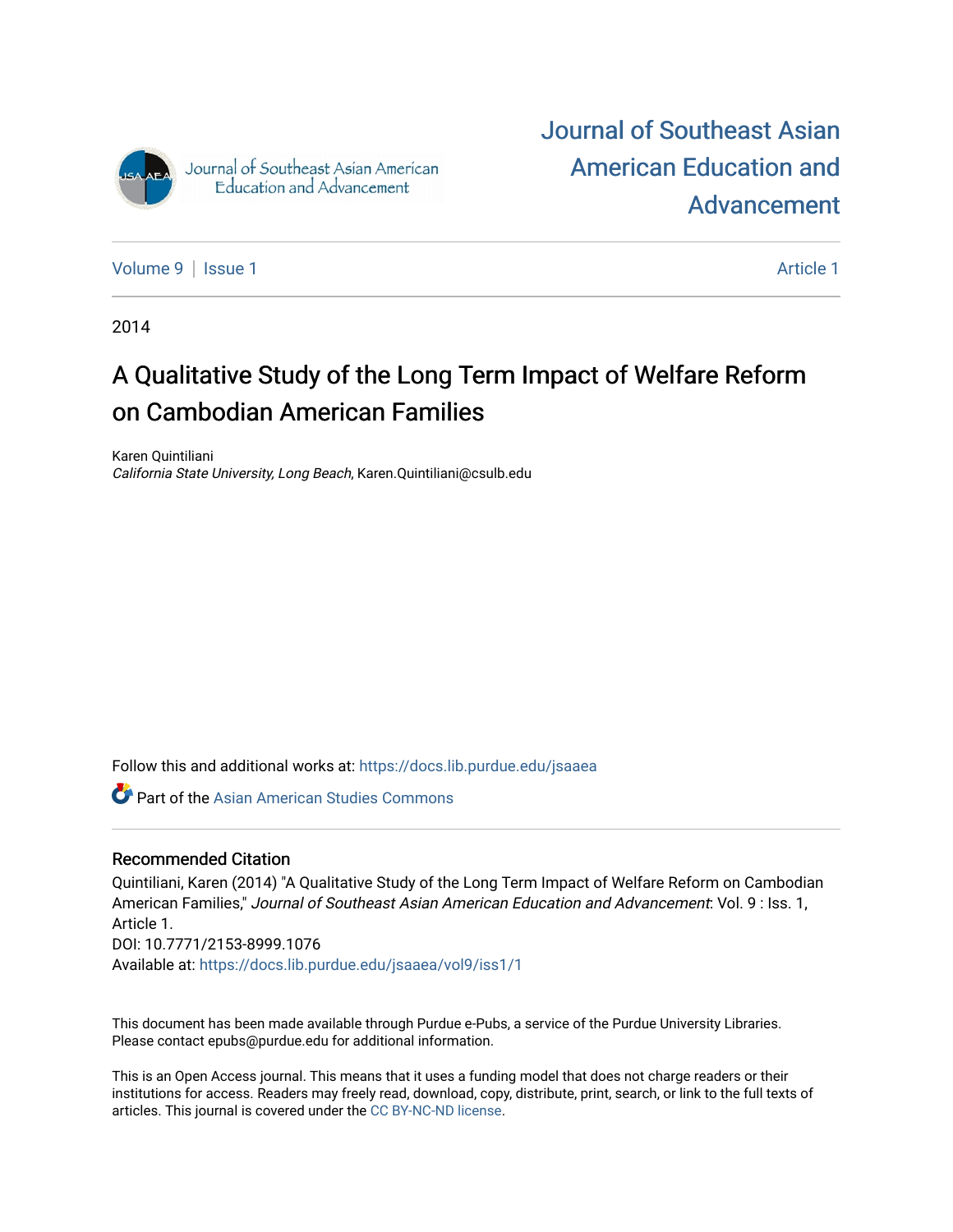

# **Journal of Southeast Asian American Education & Advancement**

A peer-reviewed scholarly journal published by the National Association for the Education & Advancement of Cambodian, Laotian, and Vietnamese Americans (NAFEA)

Volume 9 (2014) **www.JSAAEA.org**

## **A Qualitative Study of the Long Term Impact of Welfare Reform on Cambodian American Families**

## **Karen Quintiliani**

*California State University, Long Beach*

## **Abstract**

Many Cambodian American families have struggled on the economic margins since their arrival to the U.S. in the 1980s. To raise families in poverty Cambodians created family survival strategies to buffer themselves against economic uncertainty and the vagaries of the social welfare system. They combine public assistance with formal and informal work activities of family members, including teenagers and young adults, to survive. With the passage of the Personal Responsibility and Work Opportunity Act of 1996 or Welfare Reform, Cambodians lost vital economic resources. Based upon a longitudinal qualitative study from 1998-2007, this article looks back on how first generation Cambodians adjusted to changes in welfare policy practices and how the loss of vital resources impacted the youth (15-19 years old) coming of age in these families. The research findings and family case histories presented in this article illustrate the shared struggle of Cambodian family members in poverty. It reveals the significant challenges second generation Cambodian Americans face to achieve higher education goals when welfare policies systematically undercut family survival strategies.

KEYWORDS: Cambodian Americans, welfare reform, poverty

## **Introduction**

Because of the persistence of the model minority stereotype, Asian American poverty and welfare usage has been largely ignored in public policy discussions and research. In the aggregate, Asian Americans have a lower poverty rate, 9.6%, than the overall U.S. population, 10.6% (Hoeffel, Rastogi, Kim, & Shahid, 2012), which contributes to the model minority stereotype of immigrant success (Cheng & Yang, 1996). Cambodian, Laotian, and Hmong refugees that came to the United States in the 1980s and 1990s have had the highest rates of poverty and welfare usage overtime (Ong & Blumenberg, 1994; Portes & Rumbaut, 1996; Rumbaut 2006), which challenges the model minority stereotype of Asian Americans. Receiving welfare is viewed as an indication that a new immigrant population has not adjusted effectively

 $(c<sub>c</sub>)$ SOME RIGHTS RESERVED Readers are free to copy, display, and distribute this article, as long as the work is attributed to the author(s) and the **Journal of Southeast Asian American Education & Advancement**, it is distributed for non-commercial purposes only, and no alteration or transformation is made in the work. More details of this Creative Commons license are available at http://creativecommons.org/licenses/by-nc-nd/3.0/. All other uses must be approved by the author(s) or **JSAAEA**.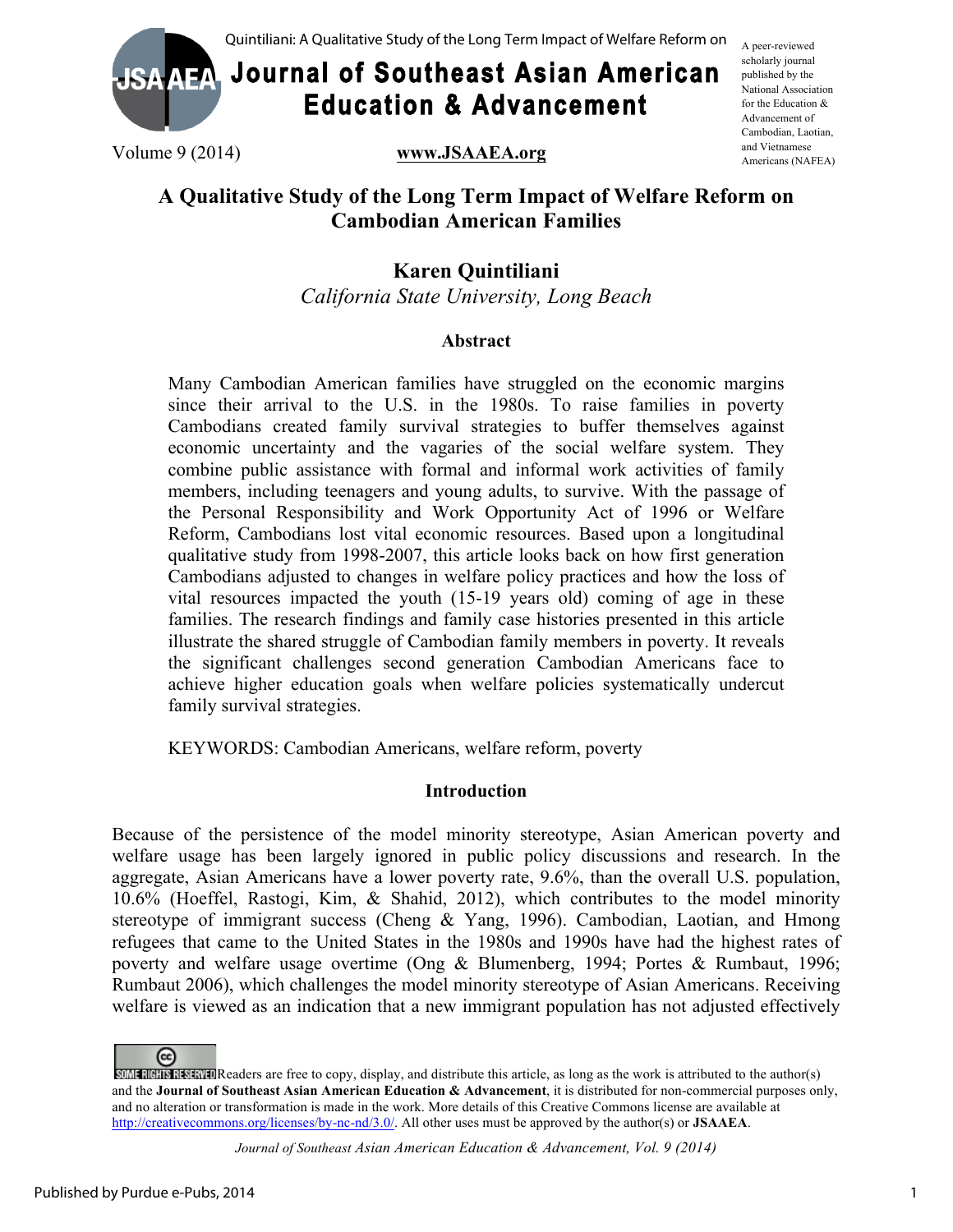to the American system and that this will negatively impact their children's futures (Portes  $\&$ Borocz, 1989; Zhou, 1999). For these reasons, the refugee resettlement program has been criticized for creating a new "underclass" of welfare dependents unable to enter the labor force (Palumbo-Liu, 1999; Tang, 2000). This assessment, however, lacks an understanding of the personal circumstances and histories, cultural beliefs, and structural conditions that may lead to the continued need for government assistance by refugees.

Nationally, the Cambodian American poverty rate of 21.6% is among the highest of all Asian groups regardless of nativity and age (SEARAC, 2011; Takei & Sakamoto, 2011); and it is slightly below the poverty rates of African Americans, 25.8%, and Hispanics, 23.2% (Macartney, Bishaw, & Fontenor, 2013), indicating how disadvantaged Cambodian Americans are relative to other minority groups. However, it is not conclusive whether high poverty rates of the first generation Cambodian refugees carry over to their native born children (Takei & Sakamoto, 2011). Their children have made strides in terms of attaining higher education (Sakamoto  $\&$ Woo, 2007), the traditional pathway to social mobility and out of poverty, but the results have not been as robust as many would like to see for this population (Wright & Boun, 2011). Cambodian integration difficulties have been attributed to their harrowing experiences prior to coming to the U.S.

The Cambodian refugees that came in the 1980s and 1990s were genocide survivors and suffered because of physical and mental debilities due to their wartime experiences (Blair, 2000; Marshall, Schell, Elliott, Berthold, & Chun, 2005; Mollica, Wyshak, & Lavelle, 1990; Kinzie & Frederickson, 1984). In 1975 the Khmer Rouge, a radical communist group, seized control of Cambodia in an effort to create an agricultural utopia and to cleanse the country of Western influence (Chandler, 1991). To stifle resistance, the Khmer Rouge used torture and murder to control the population and to eliminate enemies of the state. By 1979, when the Vietnamese invaded Cambodia and toppled the Khmer Rouge, over 2 million Cambodians had died from starvation, disease, and murder (Kiernan, 1996). In the wake of a continued civil war, thousands fled to refugee camps along the Cambodia-Thai border, languishing in deprivation until being selected for resettlement in a Western country (Becker, 1998).

Compared to other Asian immigrants, Cambodian refugees came to the United States under horrific circumstances and did not have the educational, linguistic, or work backgrounds to immediately enter the labor force (Hein, 2006). Their lack of skills combined with the impact of the restructured U.S. economy creates a different and more difficult set of structural conditions for them and their second generation children to navigate than immigrants at the turn of the twentieth century (Gans, 1992; Zhou, 1997). What is less recognized about Cambodians and other Southeast Asian refugees is how they used the social welfare system with formal and informal labor practices to survive in an economic system with few opportunities (Kibria, 1993; Quintiliani, 2009). With the passage of the Personal Responsibility and Work Opportunity Act of 1996, more commonly known as Welfare Reform or the Welfare Act, this survival strategy was undermined at a time when their second generation children were coming of age. In this article, I look back on how first generation Cambodian families adjusted to changes in welfare policy practices and how the loss of vital resources impacted the youth (15-19 years old) in these families. Then, I look forward to how these research findings can inform research on Cambodian American families, issues of poverty, and the possible futures of their children in the postwelfare era. The central research questions addressed in this article are: a) how did Welfare Reform disrupt Cambodian family survival strategies?; and b) how did changes in the economic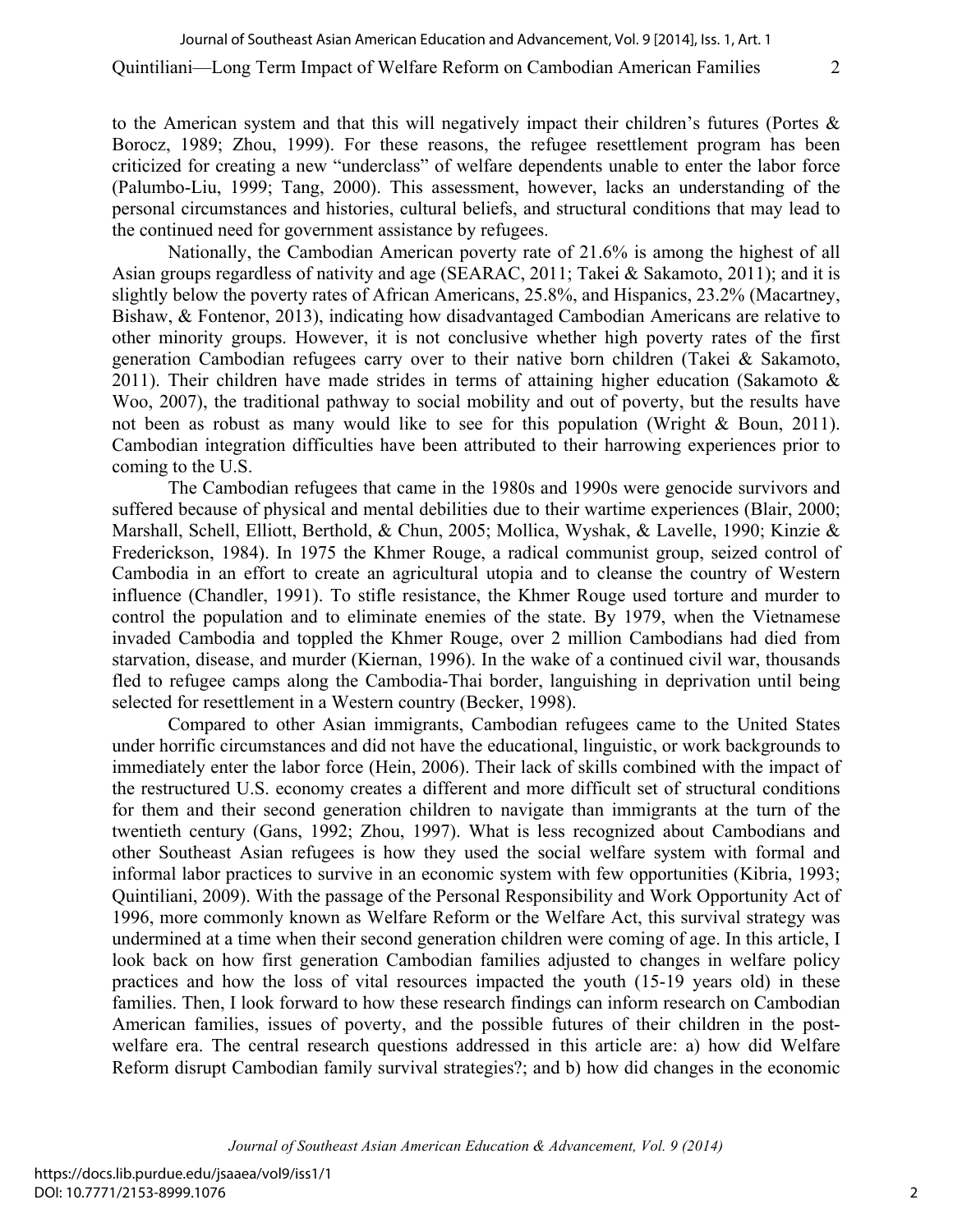lives of first generation Cambodian families impact the educational and work opportunities of youth coming of age during the implementation of Welfare Reform?

With respect to refugees and Welfare Reform, Cambodians are an important population to understand. Cambodians are one of the largest refugee groups in the United States with over 150,000 admitted since 1975 (Niedzwiecki & Duong, 2004). There are approximately 307,000 living in the United States today (SEARAC, 2011), illustrating the growing number of people of Cambodian heritage born in the U.S. Over 95,000 Cambodians reside in California, with approximately one-third of the population residing in Los Angeles County (U.S. Census Bureau, 2011). During the 1980s when the largest influx of Cambodian refugees entered the U.S., one city, Long Beach, California, at the southernmost border of Los Angeles County, became the center of the Cambodian diaspora and home to the largest Cambodian community in the U.S. (Chan, 2004; Needham & Quintiliani, 2007). The poverty rate of Cambodians residing in Long Beach hovers over 30%, which is significantly above the national trend for this population (U.S. Census Bureau, 2010). The research findings discussed in this article are based upon a longitudinal qualitative study of eleven Cambodian American families from 1998 to 2007 in Long Beach, California. This article specifically focuses on first generation families and their second generation children coming of age during Welfare Reform.

#### **Significance of the Study**

Most studies since the implementation of Welfare Reform have focused on the individual workrelated activities of welfare recipients instead of on the way family survival strategies are disrupted by the changes in welfare program practices (Newman, 2001; O'Connor, 2001). Yet, even before Welfare Reform was enacted, working and poor families (immigrant and nonimmigrant) had to develop complex family survival strategies to safeguard themselves against the instability of the low-wage job market and the uncertainty of the welfare system rules regarding eligibility (Edin & Lein, 1997; Schneider, 2000; Sharff, 1998). It is for these reasons that families on welfare rely on multiple wage earners—including teenagers and young adults in the family to help make ends meet (Newman 2001, 1999). Even many "successful" Asian immigrant populations historically relied on multiple wage earners in extended family households to lift themselves out of poverty (Toji & Johnson, 1992), but this reality has been largely ignored since it does not fit with the myth of the model minority stereotype. In the restructured U.S. economy with fewer jobs that pay less, immigrant families turn to the social welfare system when they cannot find work. Immigrant families will also utilize public assistance as a financial strategy for fulfilling family obligations (i.e., child and elder care) and helping their children achieve higher education (Fix & Zimmermann, 1997; Fuligni & Yoshikawa, 2004). As a result, the new second generation of children of immigrants and refugees have limited or varied pathways to social mobility (Zhou, Lee, Vallejo, Tafoya-Estrada, & Xiong, 2008), which contrast with the story of immigrants and their children a century ago (Alba & Nee, 2003). This article brings into focus the need for research that considers family survival strategies in the wake of the dramatic shifting of public assistance for refugee populations and their children.

Welfare reform has altered immigrant access to vital economic resources during times of job loss and need (Shields, 2004; Singer, 2004). Immigrant populations are more likely to experience greater poverty and deprivation than native-born populations since the advent of Welfare Reform (Fix, Capps, & Kaushal, 2009; Ng, 2004, 2002). However, little is known about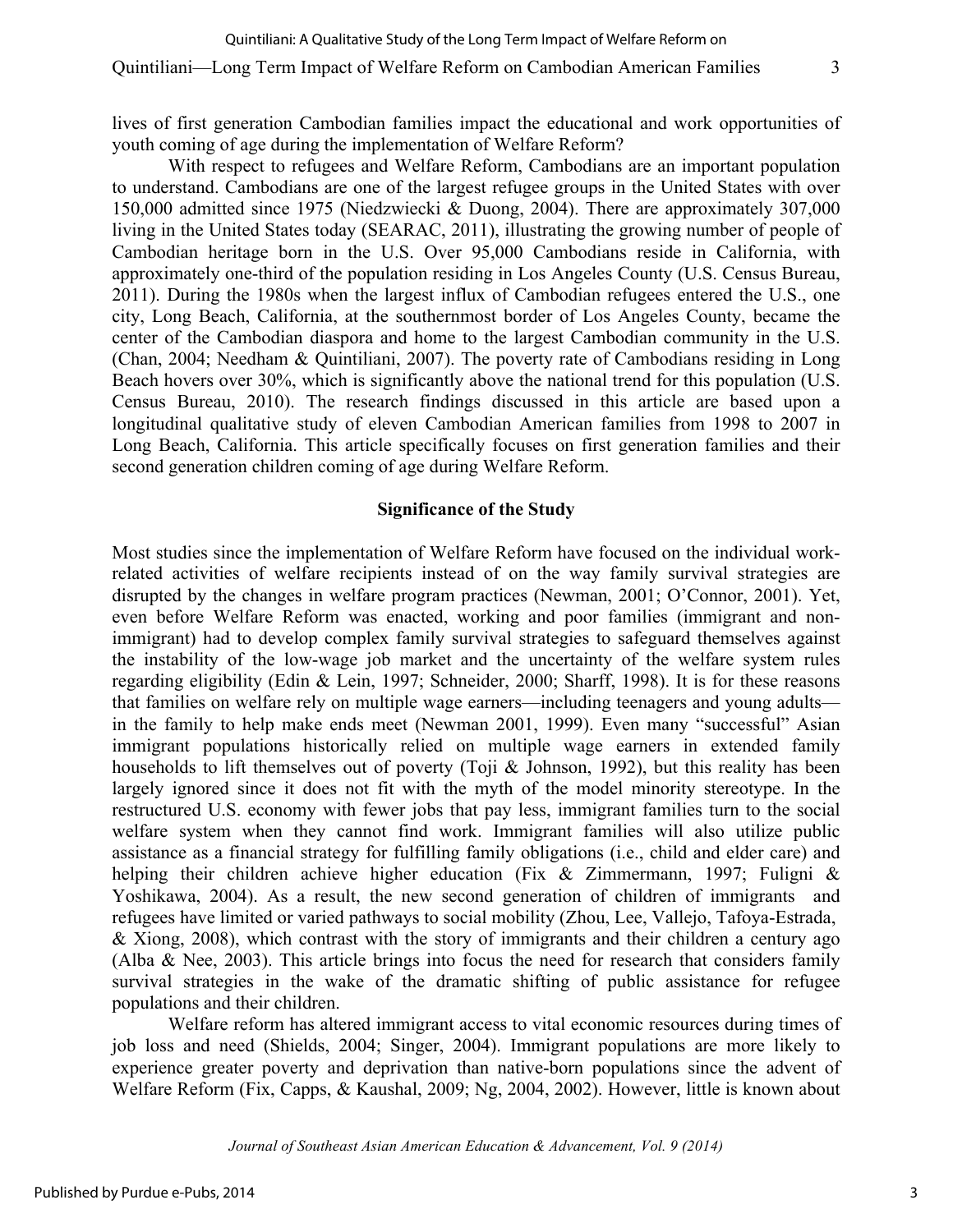the long-term implications of Welfare Reform on different family members especially those coming of age without an economic safety net. Even less is known about refugee families, a group specifically targeted by the Welfare Act for reductions in public assistance (Fujiwara, 2005, 1999).

This article addresses how disruptions in family survival strategies alter the educational opportunities and work aspirations of second generation Cambodian youth growing up with refugee parents on welfare. No other studies documenting the Cambodian experience on welfare and its reform examined the lives of youth growing up during Welfare Reform implementation (Ong, 2003; Truong, 2007; Tang, 2000). The Cambodian families in this study are the only Asian American group to be included in a large-scale national study investigating the impact of welfare reform on families and communities. Although the research findings discussed in this article include a small number of families, and therefore cannot be generalized, it provides a window into the everyday lives and challenges of Cambodian Americans across the generations. This type of in-depth, qualitative research can inform future research and advocacy strategies aimed at advancing the educational attainment of Cambodian Americans and promoting community program development to ameliorate poverty.

#### **Brief Overview of Welfare Reform**

The Welfare Act eliminated welfare as a life-time entitlement and created a time-limited cash assistance program called Temporary Assistance for Needy Families (TANF). The legislation also established strict work requirements for TANF recipients, eliminated federal funding for certain groups of legal immigrants, and transferred the administrative authority for welfare programs from the federal government to the states (Greenberg, 2001). It required recipients to work within two years of receiving benefits, and to meet work participation requirements of at least 20 hours per week. Welfare Reform also limited most adults to five years of aid as a lifetime total, including those months in which the recipient complies with work requirements. The crafting of the Welfare Act also sought to limit or eliminate immigrants' access to government services and assistance. As a result, over half the savings accrued the first year of Welfare Reform was due to reductions in immigrant recipients (Greenberg et al., 2000).

Under the new provisions, noncitizen immigrants were no longer eligible for Supplemental Security Income (SSI) and the Food Stamp program. Legal immigrants, including refugees, were barred from receiving TANF for five years. Elderly and disabled Asian immigrants were specifically casts as a drain on the welfare system. For many older Southeast Asian refugees disabled by their war experiences and limited English capability, this loss of public assistances was devastating (Becker, Beyene & Ken, 2000; Ong, 2003). The 1997 Balanced Budget Act aimed to restore eligibility for refugees arriving before 1996, but this was not what happened. Instead, many Cambodians and other Southeast Asian refugees who arrived in the 1980s were treated harshly within the system and did not have their benefits restored or it took several years to re-qualify despite high rates of illness, disability, and poverty in this population (Hein, 2006). This study reveals the long-term impact of Welfare Reform and the punitive aspects of the policy on Cambodian American refugee families.

California has the distinction of being the largest immigrant-serving welfare system in the country (Ng, 2004). The sheer size and diversity of the welfare recipients in California made meeting the federal welfare reform mandates a monumental task. As a result, California was one of the last states to pass welfare reform legislation in response to the federal law. California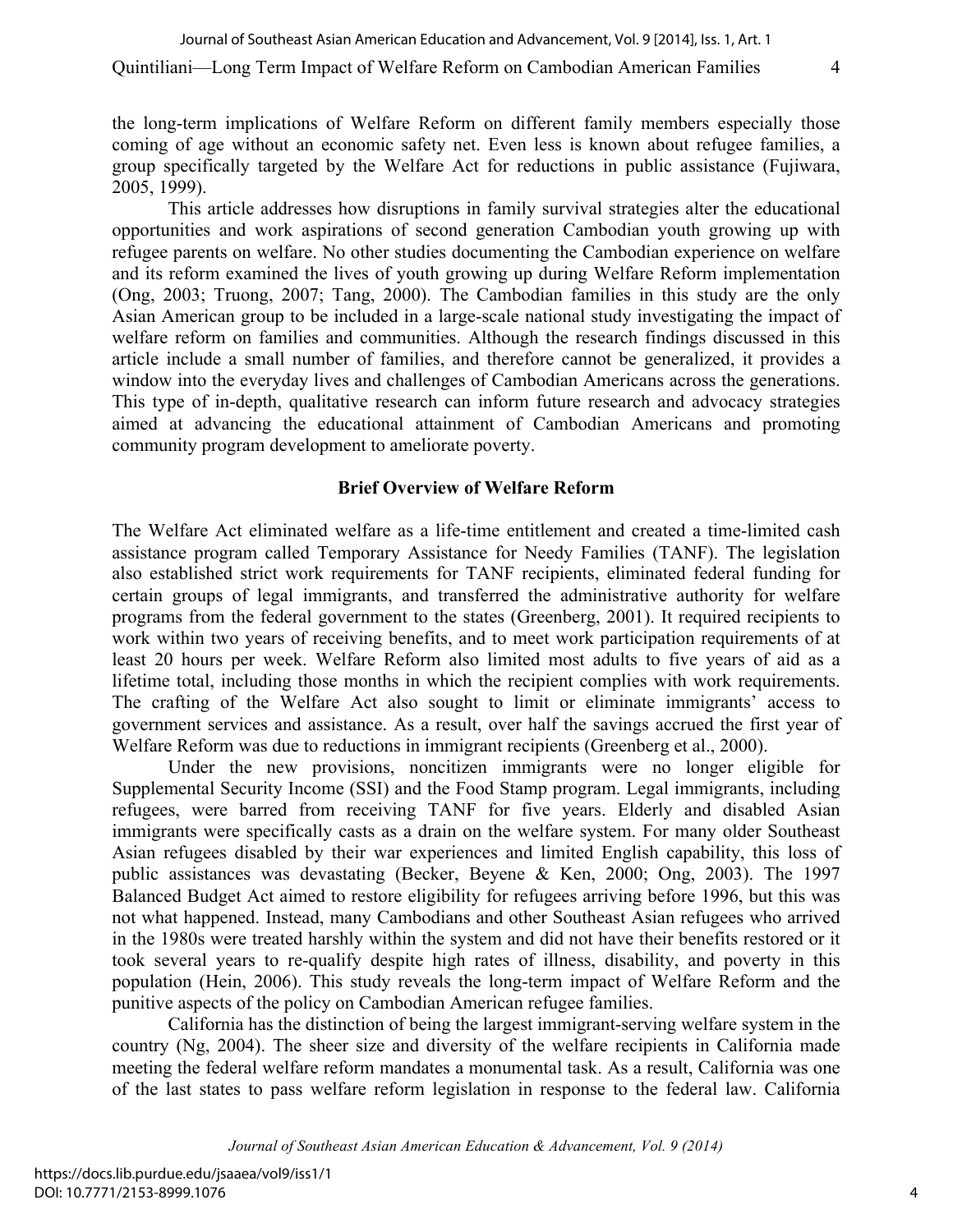developed CalWORKS (California Work Opportunity and Responsibility to Kids) and the fiveyear clock to obtain a job began ticking on January 1, 1998. Under the new system, welfare recipients attend GAIN (Greater Avenues for Independence) programs in their local communities and must find a job—any job—as quickly as possible to continue to received assistance (Marchevsky & Theoharis, 2006). Although welfare recipients attend GAIN in their first language, the job program offers little more than motivational messages and sanctions for not finding a job (Horton & Shaw, 2002; Marchevsky & Theoharis, 2006).

Under the Welfare Act, states have the authority to create their own Food Stamp and SSI programs to meet the needs of their varied populations, but these programs were funded with state monies and not reimbursed by the federal government. The California legislature in response to political pressure from immigrant rights and advocacy groups crafted their own replacement programs to mitigate the possible impact of child poverty and public health risks (Mautino, 2000). The Cash Assistance Program for Immigrants (CAPI) is a California program aimed at preventing destitution among the aged, blind, disabled and noncitizen ineligible for SSI under the Welfare Act or had been denied services. California went further to prevent child poverty in response to public outcry for a more humane approach to administering public welfare. When parents are unable to find a job within five years or do not meet the GAIN requirements their portion of the federal welfare grant is reduced. However, the family can still receive rent assistance, known as Section 8 Housing, or utility assistance and under age children can continue to receive cash and medical assistance. These state-funded stopgap welfare provisions in California veil the full cost and impact of the Welfare Act on immigrant families as the experiences of Cambodian refugees in this study reveal.

California did not pass Welfare Reform legislation until August 1997. Because of the complexity of the welfare populations in Los Angeles County, the initiation of time limits did not begin until January 1998 with the first time limits occurring in late 1999. Therefore, this study coincided with the implementation and aftermath of the Welfare Act on Cambodian American families.

#### **Description of the Study: 1998—2007**

The research findings reported in this article are based upon a qualitative study initially funded by the Manpower Demonstration Research Corporation's (MDRC) project called Project on Devolution and Urban Change (herein referred to as the Urban Change Project), a national study in four U.S. cities: Cuyahoga, Ohio; Los Angeles, California; Miami-Dade, Florida; and Philadelphia, Pennsylvania. The Urban Change Project was designed to understand how cities, poor neighborhoods, and low-income families are affected by the fundamental changes to the structure of the social safety net put in motion by the 1996 Welfare Act (Quint et al., 1999).

The Cambodian population was selected for the Urban Change Project because of the large concentration of Cambodians living in contiguous census tracts with poverty rates between 30 and 40 percent in Long Beach, California. In these same census tracts, 20 percent or more of Cambodian families were welfare recipients. The Urban Change Project had established sampling criterion for the qualitative study. The Cambodian women chosen to participate in the study included those recruited from social service agencies and those not associated with an institution. Moreover, once a participant was identified, only one referral from them was allowed to ensure that women in the study were from different social and kin networks. Finally, the Cambodian women recruited into the study were indicative of both short-term welfare recipients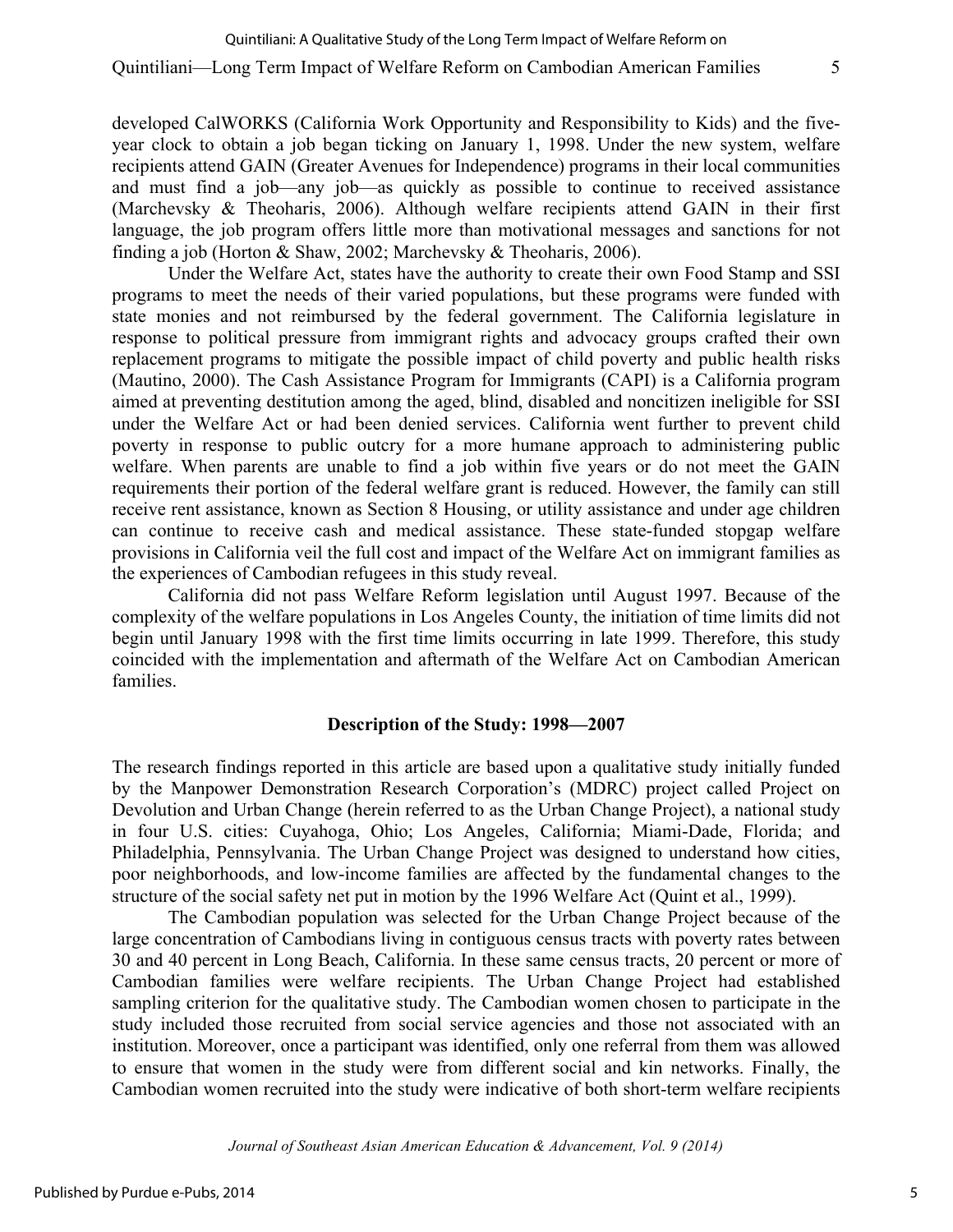(e.g., more work experience, better educational credentials, and fewer children) and long-term welfare recipients (e.g., little or no work experience, low levels of education, and more children) (Quint et al., 1999). Based upon this sampling criterion and my research experience in the Cambodian community in Long Beach since 1988, both first generation women (n=7), who came to the United States as adults, and 1.5 generation women (n=4), who arrived as children, were recruited into the study. The recruitment strategy employed resulted in a purposive sampling of Cambodian women in Long Beach. Purposive samples are often used for exploratory research and to select a small number of cases for intensive study (Bernard, 2000). This sampling strategy is also appropriate when studying populations that are hard to reach and thus understudied.

Table 1

| Dates         | Research Methods                                                                                                                                                                                                                                 | No. of participants                                                                                                                                                                                                                               |
|---------------|--------------------------------------------------------------------------------------------------------------------------------------------------------------------------------------------------------------------------------------------------|---------------------------------------------------------------------------------------------------------------------------------------------------------------------------------------------------------------------------------------------------|
| 1998-<br>2002 | In-depth interviews with Cambodian mothers as<br>primary recipients of welfare four times per year. This<br>part of the research funded by MDRC as part of the<br>national study. Also, included preliminary<br>observations of family routines. | 11 women and their<br>families until 2002<br>* One first generation<br>woman and her family<br>moved to Fresno,<br>California with her family.<br>* One 1.5 generation<br>woman and her family<br>moved out-of-state and<br>could not be located. |
| 1999-<br>2002 | Informal interviews and observations of family<br>routines four times per year. Designed and conducted<br>research independently as an outgrowth of the<br>national study.                                                                       | 10 women and their<br>families until 2002<br>*I went to visit the family<br>that moved to Fresno,<br>CA. one time during this<br>research period.                                                                                                 |
| 2000-<br>2002 | In-depth interviews with youth and young adults living<br>in the first generation families. Received additional<br>funding to conduct these interviews independent of the<br>national study.                                                     | 19 youth/young adults in<br>the 10 families were<br>interviewed at least one<br>time.                                                                                                                                                             |
| 2003-<br>2007 | Follow-up interviews with mothers and youth/young<br>adults in the families two times per year. Designed and<br>conducted this research as part of an independent<br>project.                                                                    | 9 families, 10<br>youth/young adults in<br>these families                                                                                                                                                                                         |

*Timeline of research methods employed and number research participants in each family (1998-2007)*

Table 1 describes the sequence of research methods used during the study period and how I expanded the initial Urban Change Project to include family observations and interviews with youth (15-19 years old). The table also illustrates the number of families and youth involved in the study<sup>1</sup>. For a majority of the study, I was able to maintain regular contact with nine of the families. After 2007, when the study formally ended, I could only contact three of these nine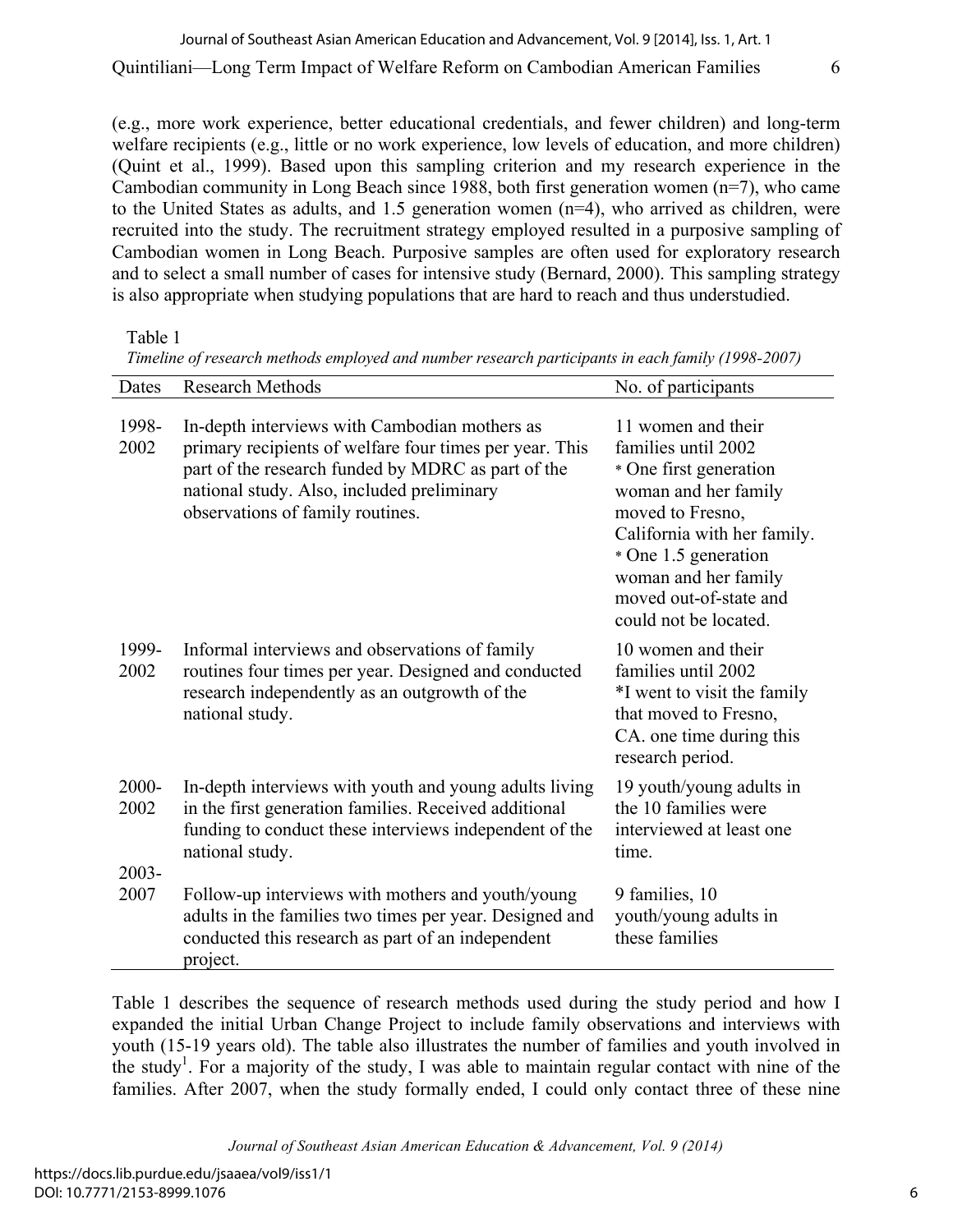families. As jobs became scarcer and their children "aged out" of the system, they had to find opportunities elsewhere, usually out of state, to survive. In one first generation family, the loss of SSI and medical insurance led to a rapid decline in health, and by 2004 both parents had died and their children were scattered among family members or moved out on their own.

As described in Table 1, several different qualitative methods were employed overtime to understand how different family members were impacted by changes in the economic well-being of the family.

## **Interviews**

The in-depth, open-ended interviews aimed to explore how Cambodian women, as the primary recipients of public assistance, understand and deal with changes to welfare programs and to identify how these changes impact family social, psychological, and economic well-being. The eleven Cambodian women were interviewed at least every 3 months between 1998 and 2002. Each interview covered several topics each year and during follow-up visits. The open-ended interview guide covered the following topics: family background; changes in family composition and marital relations; life on welfare; work incentives and disincentive; budget information; alternatives to welfare-to-work; time limits; neighborhood and community conditions; institutional resources; health and well-being; social network support; and children's health and educational needs. To ensure comprehension of in-depth topics, a native Khmer speaker assisted with these interviews and transcription of the interviews.

After two years of interviews with the Cambodian women and observing family routines, it became apparent the limits of a welfare reform study that did not include youth coming of age during this critical period of economic and social change in their families. In 2001, I initiated a study of the youth ages 15 to 19 in the first generation families. These second generation Cambodian youth were born either in a refugee camp or in the U.S. I conducted open-ended interview with the second generation Cambodian youth in these families. The open-ended interviews covered topics on their perceptions of welfare; work and school histories; aspirations for the future; and family responsibilities. Each youth (n=19) were interviewed at least once.

Between 2003 and 2007, I conducted follow-up interviews with nine out of the eleven women two times per year. The follow-up interviews asked open-ended questions about the current status of the family's welfare benefits and what changes in the family had occurred since the last visits. Ten of the youth participated in these extended interviews and follow-up visits.

## **Participant Observation**

To understand how first generation Cambodian families made daily adjustments to social welfare policy shifts, I became a participant observer in the daily routines and interactions in each of the eleven families. Systematic observations were conducted to capture key cultural domains relevant to understanding how generational roles and relationships occur in the flow of activity (Lofland & Lofland, 1984; Spradley, 1980). Observations occurred during family transitions in the morning, afternoon and evenings, taking note of how roles and responsibilities break down by gender and age of all family members and friends. These data also provided an understanding of how families negotiate their economic and social relationships on a day-to-day basis, which would not otherwise be captured through survey and census data.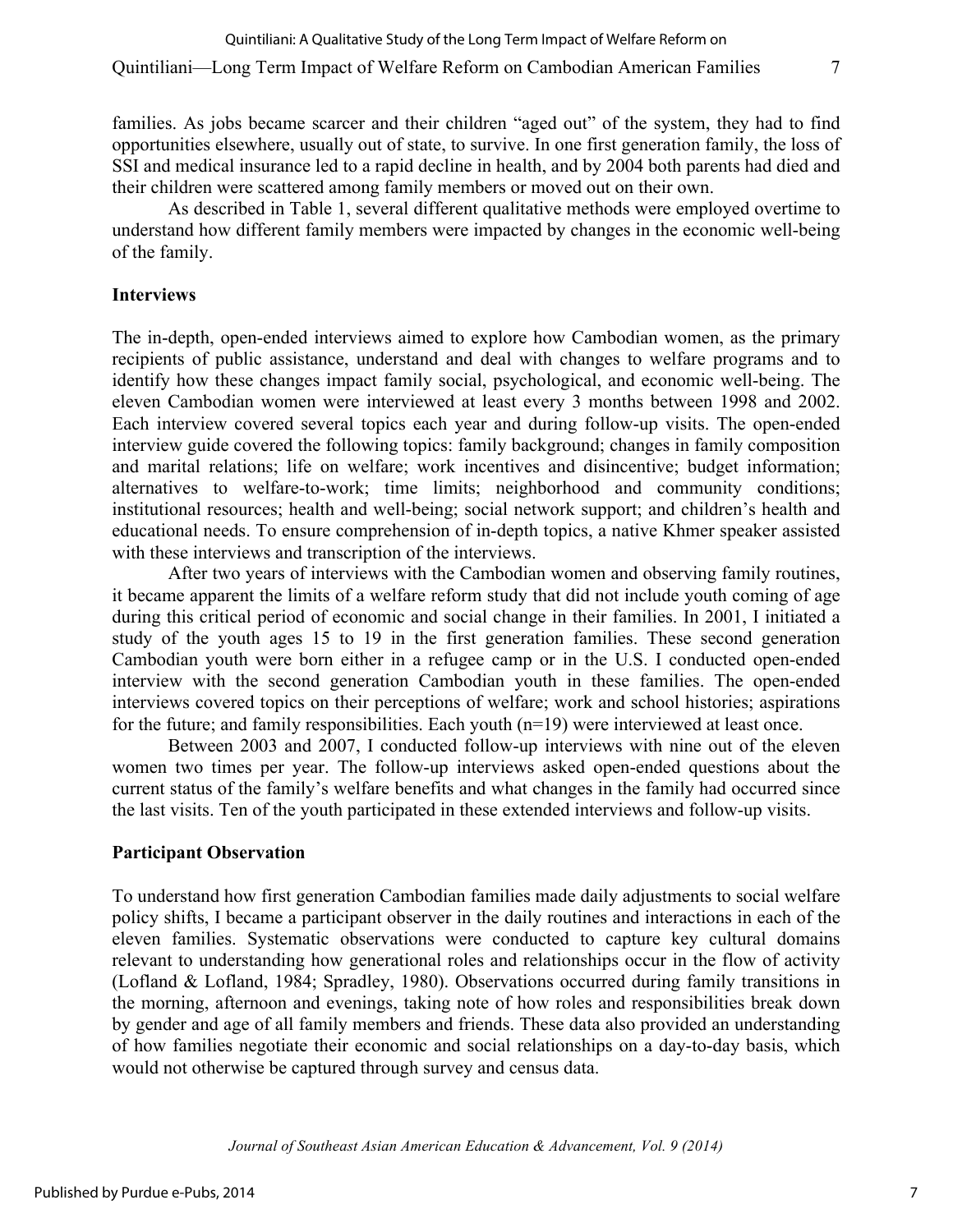### **Case Study Analysis**

The tape-recorded interviews with the women and youth were transcribed immediately and used to document specific ways family members were affected by welfare changes during and after the implementation of welfare program changes in Los Angeles County. The observational data, which included informal interactions with other family members and friends, were used to triangulate the information gathered from interviews with Cambodian women and youth to confirm their experiences in the context of family life (Fetterman, 1998). Family case histories were constructed from these different data points and sources and analyzed to identify broader themes and patterns regarding family survival strategies (Stake, 2003).

The findings discussed in this article only include the first generation families (and not the 1.5 generation families) and their second generation children.

### **First Generation Families**

Table 2

Table 2 illustrates the size and composition of the first generation families and the number of children and youth impacted by changes in the economic lives of their families. The Meng, Uy and Meas families lived in an extended family household that included at least one elderly parent that required caretaking. All the women had husbands that lived in the household except for the Sok and Heang families. Khun Sok's husband died tragically in 1990 and Thida Heang's husband left her.

| omposition ana sile of first generation families<br>Pseudonym<br>First Name<br>(Surname) | Age at<br>Baseline | Arrival<br>Year | No.<br>adults  | No.<br>Children<br>>14 | No.<br>Youth<br>$15$ | Total no. family<br>members in household |
|------------------------------------------------------------------------------------------|--------------------|-----------------|----------------|------------------------|----------------------|------------------------------------------|
| Bopha<br>(Oung)                                                                          | 45                 | 1985            | $\overline{2}$ | $\overline{4}$         | $\overline{2}$       | $n=8$                                    |
| Khun                                                                                     | 46                 | 1981            | 1              | $\overline{2}$         | 3                    | $n=6$                                    |
| (Sok)<br>Phoeun                                                                          | 35                 | 1985            | $\overline{4}$ | $\overline{4}$         | $\overline{2}$       | $n=10$                                   |
| (Uv)<br>Ra                                                                               | 44                 | 1985            | 2              | 3                      | 3                    | $n=8$                                    |
| (Prum)<br>Sitha                                                                          | 35                 | 1988            | $\overline{3}$ | 5                      | 3                    | $n=11$                                   |
| (Meas)                                                                                   |                    |                 |                |                        |                      |                                          |
| Thida<br>(Heang)                                                                         | 34                 | 1988            | $\mathbf{1}$   | 3                      | $\overline{2}$       | $n=6$                                    |
| Yee<br>(Meng)                                                                            | 48                 | 1985            | $\overline{4}$ | 5                      | $\overline{4}$       | $n=13$                                   |

*Composition and size of first generation families*

These first generation women came to the U.S. in the 1980s during the largest wave of Cambodian migration with their spouses and surviving children. Once in the U.S., they had additional children. All of them came from modest farming backgrounds and lived in rural areas of Cambodia where educational opportunities were limited or nonexistent. Most of the women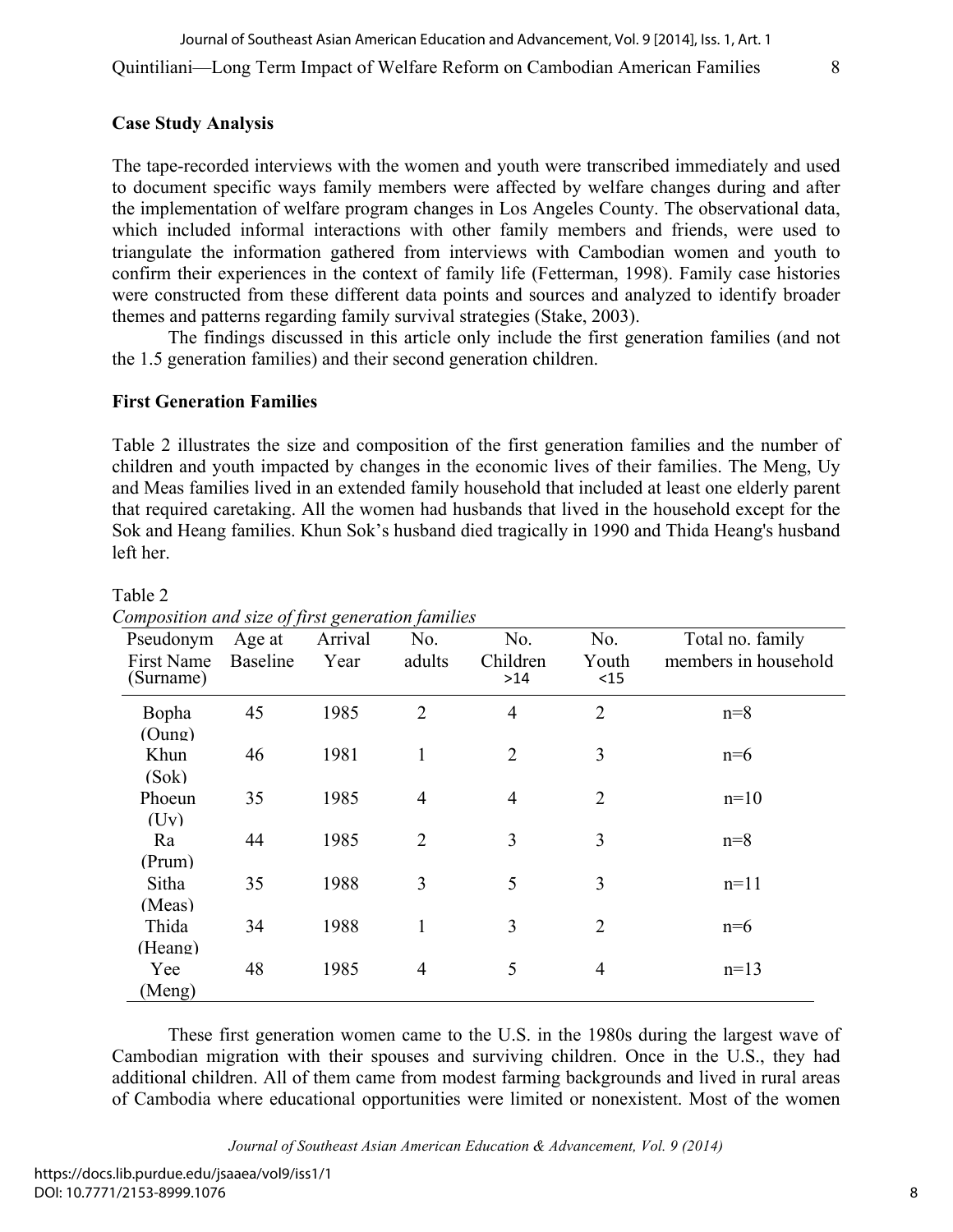#### Quintiliani: A Qualitative Study of the Long Term Impact of Welfare Reform on

Quintiliani—Long Term Impact of Welfare Reform on Cambodian American Families 9

deferred taking English class or other educational opportunities in order to fulfill their roles as mothers and wives.

They shared horrific stories of being beaten and witnessing the death of loved ones, sometimes their own children, during the Khmer Rouge period. All of the women lost one or more family members or nearly died themselves after being beaten. The consequence of these experiences has been a constant struggle to cope with physical and emotional ailments that intrude on daily functioning.

Table 3

| Family<br>Surname* | Public assistance<br>received overtime                        | Jobs held by<br>adults in the families                      | Jobs held by<br>youth in the families*                         |
|--------------------|---------------------------------------------------------------|-------------------------------------------------------------|----------------------------------------------------------------|
| Heang              | <b>TANF</b><br><b>CAPI</b>                                    | Cash jobs                                                   | Fast food restaurant                                           |
| Meas               | <b>TANF</b><br><b>CAPI</b><br><b>SSI</b>                      | Sews in home<br><b>IHSS</b> worker                          | Fast food restaurant                                           |
| Meng               | <b>TANF</b><br>Section 8 housing<br><b>SSI</b><br><b>CAPI</b> | Sews in home<br><b>IHSS</b> worker<br>Cash jobs             | Fast food restaurant<br>High school tutor and<br>teacher's aid |
| Oung               | <b>TANF</b><br><b>CAPI</b>                                    | Sews in home                                                | Childcare aid<br>Fast food restaurant                          |
| Prum               | <b>TANF</b><br><b>CAPI</b>                                    | Sews in home                                                | Waitress                                                       |
| Sok                | <b>TANF</b><br><b>SSI</b><br><b>CAPI</b><br>Section 8 housing | Cash jobs<br>Factory worker in a<br>Welfare-to-Work Program | Fast food restaurant<br>Teacher's aid at<br>elementary school  |
| Uy                 | <b>TANF</b><br><b>CAPI</b>                                    | Sews in home<br><b>IHSS</b> worker<br>Cash jobs             | Fast food restaurant                                           |

*Summary of types of public assistance received and jobs held during study period*

Note: Youth worked part-time, usually 20 hours per week. After high school graduation, it was possible to work more hours, but their employers rarely increased their hours above 30 hours per week to avoid them being considered full-time employees.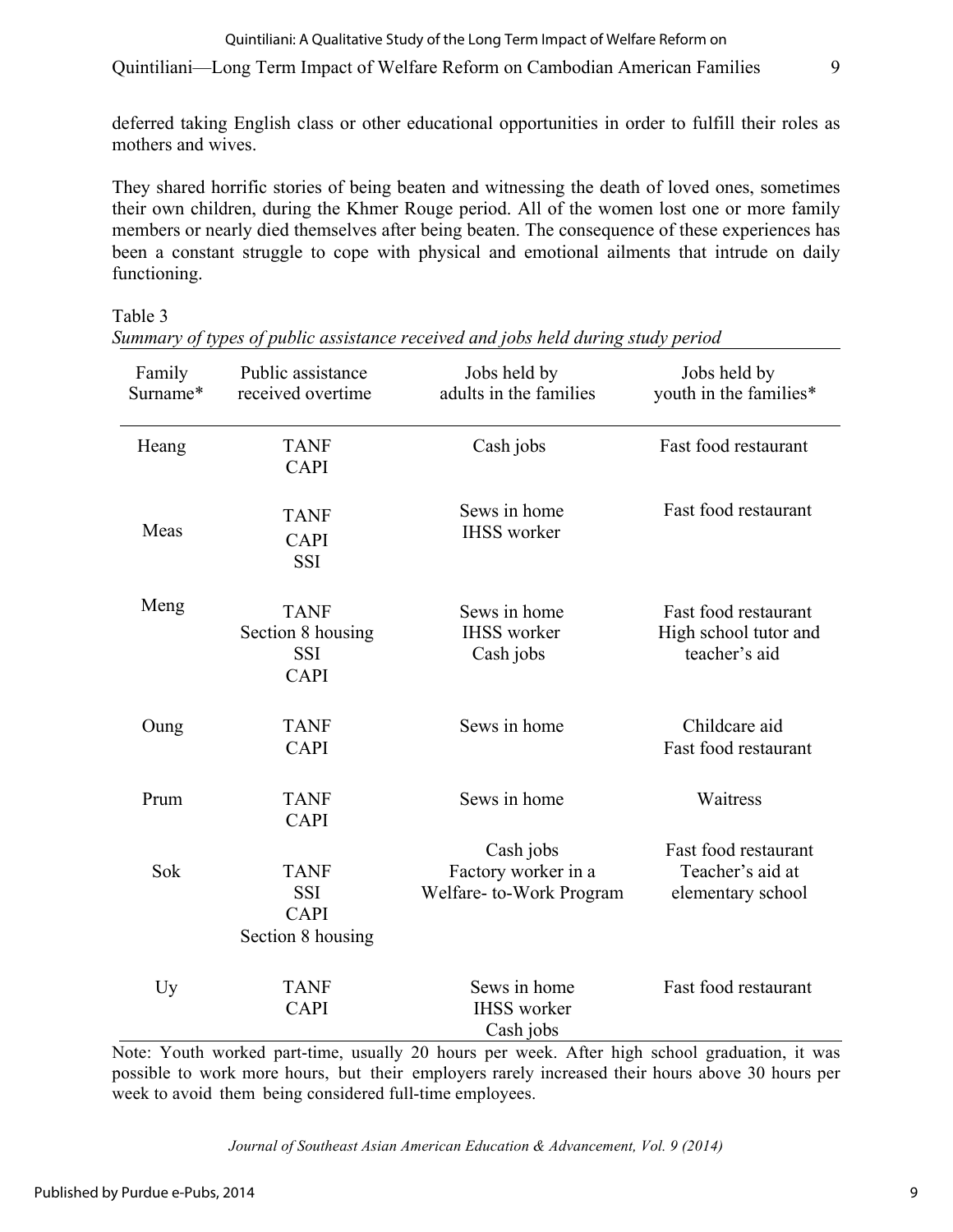All the women said they received Refugee Cash and Medical Assistance for the maximum time allowed from 9 to 18 months depending on the resettlement policy in effect at the time of their arrival. They then applied for and received public assistance because they could not work in formal jobs due to family obligations and their lack of English language ability. Four of the women, Yee, Khun, Ra, and Phouen, received SSI as did the elderly parents living in the extended family. Once Welfare Reform was enacted, SSI was rescinded for all non-citizens, including refugees, until the 1997 Balanced Budget Act restored benefits to refugees who arrived before 1996. However, for the family members under 65 years old, they had to re-qualify for SSI through a physician that verified their inability to work. After an arduous process to re-qualify for SSI, Ming and Khun had their benefits restored.

Their husbands worked in Cambodian owned businesses usually for cash or cycled in and out of factory jobs sometimes even traveling out of state for opportunities. Also, the men living in the extended family households (i.e., Meng, Uy and Meas families) worked as In-Home Supportive Services (IHSS) workers providing care for elderly parents that would otherwise need to in a facility. The program is administered through the Los Angeles County Department of Public Services and "counts" toward fulfilling work requirements under the TANF system. However, none of these jobs provided the family with enough income to survive or with health insurance. To supplement their welfare benefits, all the women at one time or another did sewing jobs or piecework for cash. Sometimes their husbands and children worked with them. The families purchased or borrowed an industrial sewing machine so they could work out of their homes or in the homes of relatives or friends to complete jobs. These informal jobs were difficult and time sensitive, but it allowed them to earn money and fulfill child caretaking responsibilities at the same time. Another source of income came from some of their working age children. These jobs were usually minimum wage and did not offer a career opportunity. As the family case histories discussed in the next section reveal, these jobs helped support their parents and siblings as welfare benefits were cut. Table 3 illustrates the different types of public assistance and jobs used in combination to support each family in the study.

The constant concern of the Cambodian parents in this study was their children's future, particularly their education. Being poor and on welfare makes it difficult to fulfill the parental role for providing children with the material, emotional, and social means to become educated. Phoeun expresses a common feeling:

It's difficult to be on welfare because I don't have any money to spare for my children when they need things. Once my children graduate from high school, they will not be eligible for welfare. I will need money to help them get a car for work and school until they can stand on their own. But I can never save any money on welfare.

All the parents are aware that they need to support their children well into adulthood if they are going to be able to attend college. They are also afraid that their past experiences may influence their children's future. Thida expresses her desire for her children to do well despite the tragedy of Cambodian history:

I don't want my children to suffer and not have formal education like me when I lived under Pol Pot. It's hard to see what their futures will be. I give them advice to study hard and stay away from the wrong crowd and bad deeds.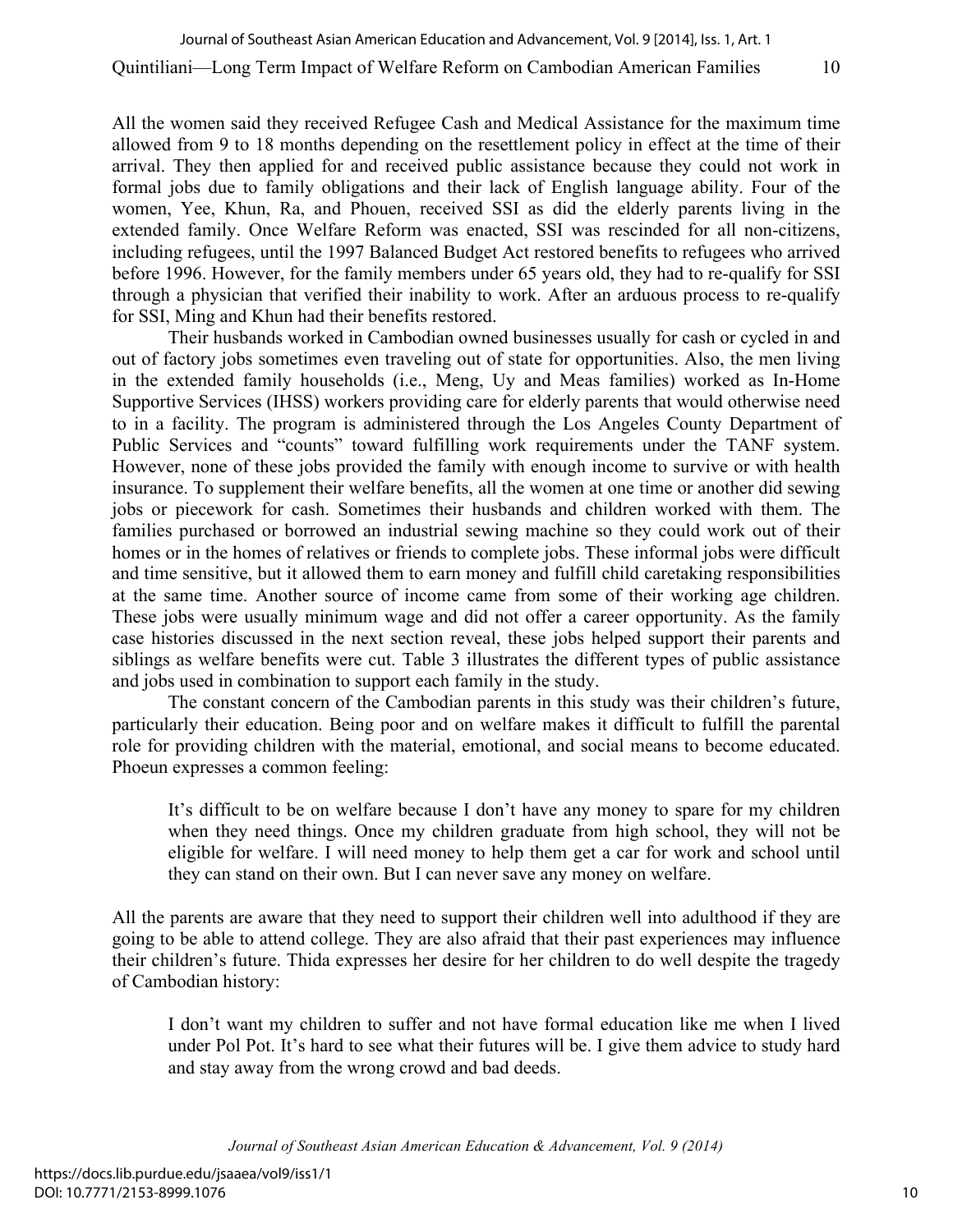Like Thida, many parents know that raising children in the U.S. in a poor neighborhood with few resources makes it even more difficult to guide them, but these parents recognize that education is the pathway to a better life for their children.

## **Welfare Reform and Living in Poverty**

Even before Welfare Reform, Cambodian families struggled and had to rely upon public assistance in combination with formal and informal work to survive. After Welfare Reform, the struggle intensified for two main reasons. First, the first generation Cambodians in the study were disqualified from receiving Supplement Security Income (SSI) because the new law made US citizenship a requirement to receive federal resources. All the families in this study had at least one adult recipient have their SSI discontinued. This pushed women and men with young children into the CalWORKS system and they received TANF, Temporary Aid for Needy Families, even though they were not physically or mentally equipped to work. Second, the stringent work requirements required by the Welfare Act unduly disadvantaged limited English speakers with few skills to enter the workforce. The implementation of Welfare Reform thus exacerbated the difficulties of Cambodian families relying on public assistance to support their children and disrupted the tenuous family survival strategies employed since their arrival to the U.S. as refugees. The following family case studies illustrate how the passage of the Welfare Act created more suffering in families and limited the educational and work choices of youth in these families. These case studies provide a snapshot of family life based upon an analysis of the multiple data points and sources (e.g., interviews and family observations) collected in each family over a nine-year period.

## **The Meng Family**

The Meng family is a large extended household comprised of two-parents, Yee (mother) and Virath (father), two elderly grandparents, and seven children ranging in age from 4 to 19 years old. Ming and Virath are in their late forties and have been married for almost thirty years. Their marriage was arranged by their parents when they were teenagers in Cambodia. Together they barely survived the Khmer Rouge's forced labor camps, but lost four of their six children to disease and starvation. Once in a refugee camp, they reunited with Virath's parents and the extended family, including their two surviving children. They were sponsored by a church group and resettled in Long Beach in 1982. Their only other surviving family members were Yee's younger sister and her family who also resettled in Long Beach. The families have lived within a few blocks of each other since their arrival in Long Beach. Yee and Virath began rebuilding their family after the war and had seven more children most of whom were born once they resettled in the Long Beach.

Yee and Virath suffer from severe physical and mental health problems including depression, high blood pressure, and in Virath's case, liver disease. Before the passage of the Welfare Act, Yee received Supplemental Security Income (SSI) due to the severity of her medical conditions. Virath got paid by the State of California as an In-Home Support Service (IHSS) taking care of his two elderly parents, who received SSI for the aged. Their children received AFDC and Medi-Cal (California's version of Medicaid). Even with these sources of public assistance, the family needed to work in the informal work sector to provide for their children's needs. Yee learned basic sewing skills as a child in Cambodia and she used her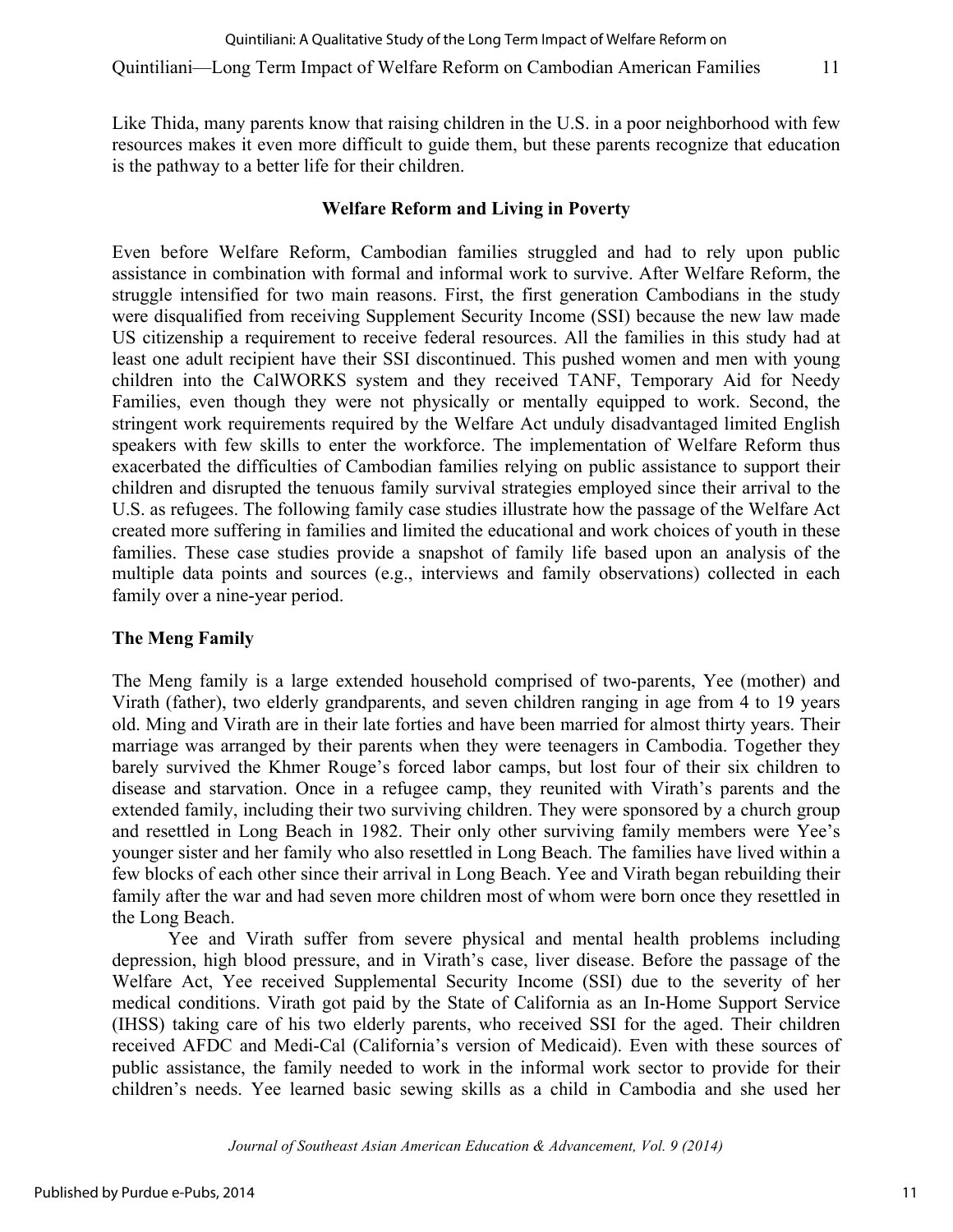knowledge once in the U.S. doing piecework in the home on an industrial machine the family purchased. Virath, when he felt well enough, worked as a donut baker in a Cambodian friend's shop making \$50 per night. Before the passage of the Welfare Act, Yee and Virath took on these cash jobs when their health permitted.

The Meng family's financial situation immediately changed with the passage of the Welfare Act. In 1997, Yee was disqualified from SSI since she was not a citizen. Subsequently, she was shifted into the CalWORKS program and thus subject to time limits and work requirements to continue to receive benefits. Virath's elderly parents moved to Cambodia the following year out of fear they would also lose their SSI. Although they were mistaken about their eligibility, their reaction mirrored the fear and confusion rippling through the Cambodian community in the wake of welfare reform. Since his parents no longer lived with the family, Virath did not get paid as an IHSS worker and he lost his Medi-Cal benefits as a result, which he desperately needed for the health problems he managed with medication and regular doctor visits.

Once in the CalWORKS program, Yee was required to attend the GAIN program for job training and preparation or be subject to losing her portion of the welfare grant. For Yee, participating in GAIN program seemed like a futile exercise given her family responsibilities and her level of preparedness for the labor market: "I really want to get a job. But how can I if my children need me at home? They are too young and besides nobody hires people who don't speak English and don't have any skills like me." Several times a week the GAIN service worker called Yee prodding her to come to the job training program:

Someone called me from the GAIN program asking why I didn't go to meet them. I told the worker that I was sick. She told me that I would get my Medi-Cal cut since I didn't attend the GAIN appointment. I told her that it's very hard for me to get there because of my health problems. I told her that I would understand if she cut me off. And I told her that I don't want to live anymore; too much pressure.

The GAIN service worker uses the false threat of Yee losing her Medi-Cal benefits, the California medical insurance for the poor, disabled, and elderly, as a ploy to get her to attend the job training program. Yee does end up losing \$150 per month for not attending GAIN, but not her Medi-Cal. Even this amount causes the family greater personal and financial hardship.

Exacerbating the situation even more was Virath's continued failing health, which prevented him from working even the cash jobs in Cambodian businesses. Moreover, he starts going to a traditional healer and an herbalist to control his high blood pressure, which cost the family money they do not have. The family's financial situation is further complicated by Suny, the oldest son, who started ditching high school and hanging out with the wrong crowd. Because he is not attending school and ends up in a juvenile detention center for truancy, his portion of the welfare grant is discontinued. In desperation, Yee contracts more sewing jobs, which worsens her health problems:

I do everything at the same time. When my kids are home, I stop and start cooking for them. When I sew I still try to watch them and tell them what to do. Sometimes when they are asleep, I sew till midnight. When I lack sleep and sit too long at the sewing machine, my blood pressure goes up and I have dizzy spells. I don't think I will live a longer life.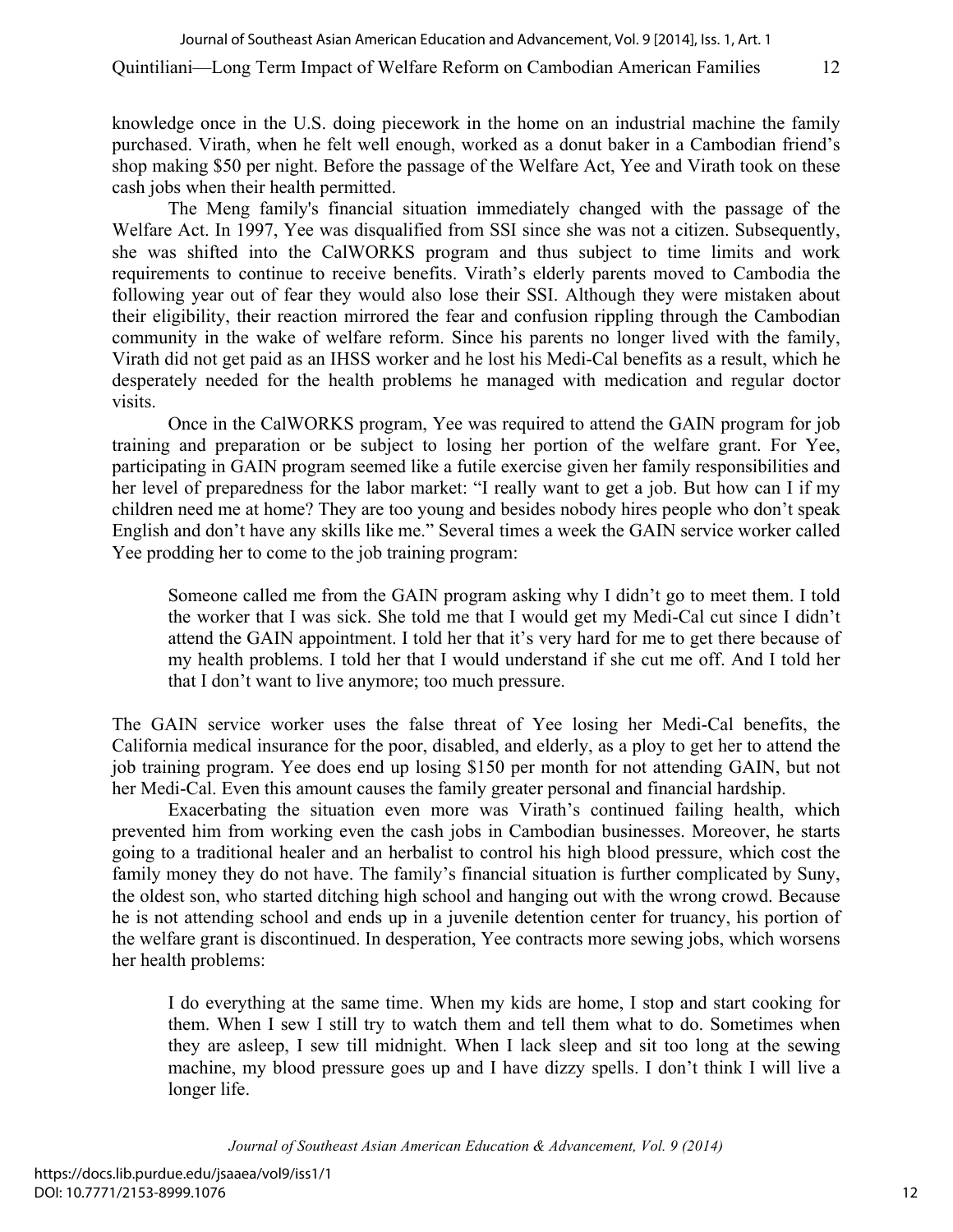#### Quintiliani: A Qualitative Study of the Long Term Impact of Welfare Reform on

#### Quintiliani—Long Term Impact of Welfare Reform on Cambodian American Families 13

The financial and health difficulties in the family particularly affected Kolab, the oldest daughter.

Kolab was a junior in high school with a 3.5 grade point average when the family's financial situation started to worsen. However, Yee and Virath, as did Kolab, believed she would be able to attend a four-year university despite the financial instability the family was facing. However, it was during her senior year that her mother's welfare benefits were reduced and her younger brother, Suny was sent to a juvenile camp for excessive truancy. Kolab landed a job through her cousin at a fast food restaurant where she worked as much as she could. She graduated with a 3.0 grade point average much to her disappointment. Kolab reflects on how she tried to fulfill school and family responsibilities in high school:

I did pretty good. I chose the right friends and stuff. Friends that don't ditch, you know. And I have most of my class with my friends, so if I need help and stuff, I just call her up and you know we do our stuff together. Well, I have up and down in fact. Sometimes, I can't really understand stuff or get a fact straight, you know. School was kind of hard. When I get home, I help my sisters and brother, you know, with their homework, and then I do mine. [And] I have to go pick up my brother because he is in elementary [school]. After school I do that and then I go work.

As a result of her family's dire financial situation, Kolab foregoes her acceptance to a four-year university. Instead she secures a part-time job tutoring high school students while she attends junior college. With the \$800 per month Kolab earns, the Meng family manages to fill the gap caused by the loss of welfare benefits. Yee reinforces the significance of Kolab's financial contribution to the family:

My daughter, Kolab, helps out with money for her brothers and sisters' clothes and school supplies. Sometimes, I make about \$300 a month from sewing to support our family. Frankly, we rarely have any money left at the end of the month.

Although the money Kolab earns fulfills the needs of her parents and siblings, she feels uncertain about her future:

First of all, I really need to know what I want to be because I'm undecided. Before I wanted to be a teacher. Now I want to change that plan. It's going take too long, right? Just to be a teacher.

Kolab's uncertainty stems from not knowing if she can financially afford to focus on her aspiration to become a teacher when the monetary return may be too far in the future to help her family immediately. Although she decides to go to a two-year college, this was not what she wanted nor did it reflect her capabilities. Her job as a tutor, which would have provided the experience needed to become a teacher, was temporarily funded through a grant that eventually ended. Kolab found a job as a waitress, which took her further from her dream to become a teacher. Six years later Kolab is still uncertain about what she wants to do: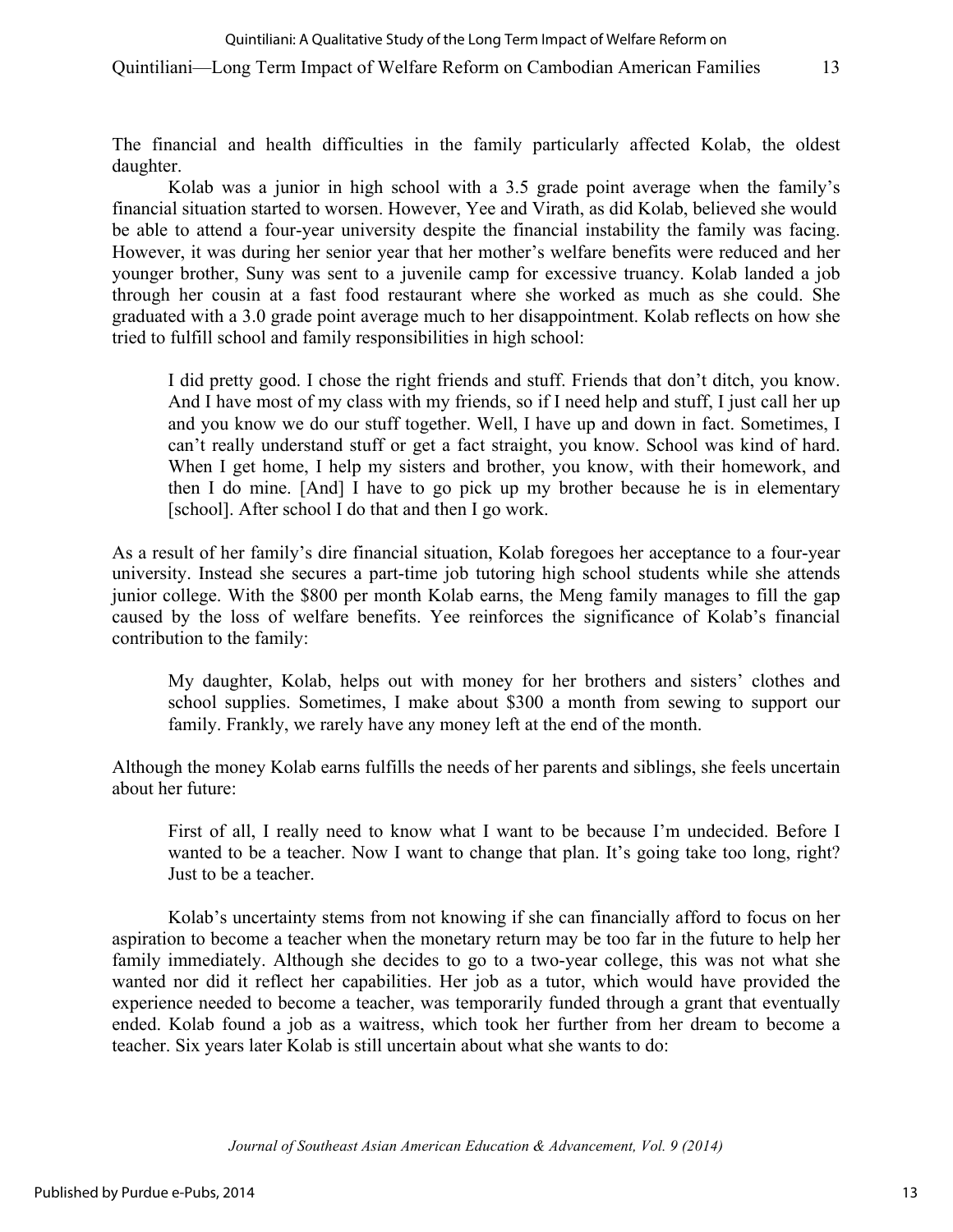I want to be a good role model for my brothers and sisters, so they graduate and they want to go to college and get a better job. If you just graduate from [high school], you won't do well. Like I did and just get a job. Go to college and study something you like.

Kolab finds herself stuck in junior college with no real direction. She earns enough money as a waitress to help her family, but she still does not know what she wants to do. She is thinking about being a chef, but her family's constant financial crises have caused her to drop classes.

### **Discussion**

The Meng family faced difficulties coping with the changes in the welfare system in several ways. First, the physical and emotional hardship faced by the parents, Yee and Virath, was typical of other Cambodian families in the study. The loss of SSI and Medi-Cal caused them to have to work harder despite their illnesses and to, in some cases, go without health benefits. Another type of hardship affecting Cambodian families on welfare is the consequences of children getting into trouble. Rules existed before welfare reform that required documentation of children's school attendance. In the new system, the rules became more stringent and consequential. It provides another reason to cut welfare payments, which in turn causes more financial problems. Finally, the vicious cycle of losing benefits makes it necessary to tap into the labor of youth even though parents would prefer their children to attend college. For Kolab, her aspirations are minimized in the face of the family's troubles. She then makes choices to benefit her parents and siblings while deferring or denying her own dreams, a pattern that emerges in the next family case study, but under different circumstances.

## **The Sok Family**

In 1990, Khun's husband was hit by a stray bullet while he smoked a cigarette behind the family's apartment building. At 38 years old, Khun became a single mother with five young children. Before this terrible personal tragedy, Khun suffered from severe headaches, nightmares, and fainting spells caused by the constant beatings during the Khmer Rouge reign. Because of her poor health, she received SSI.

Over the years, Khun's children convinced her to never remarry, so they would not have a stepfather to worry about. Kosal, the eldest son and Narun, the eldest daughter, promised to take care of her when she gets older. As the younger children grew up they have also helped to support their mother. In return, Khun, despite failing health, worked hard to provide for her children as they were growing up. She supplemented her SSI check by doing various cash jobs working in Cambodian businesses, sewing in the home, and at one point, running a numbers game based on the California lottery. When her children converted to Christianity, she did not object even though she remained a Buddhist. Over the years, the children received homework help from church families and received scholarships for weekend trips and music lessons; activities Khun would not have been able to provide for her children otherwise.

When the Welfare Act was passed, Khun, like Yee lost her SSI benefits. Thrust into the CalWORKS program and in need of a job to continue to receive public assistance, Khun sought help from a program serving the disabled and refugees. In the summer of 1998, she was hired to work on an assembly line that was going to be used as a welfare-to-work training site (herein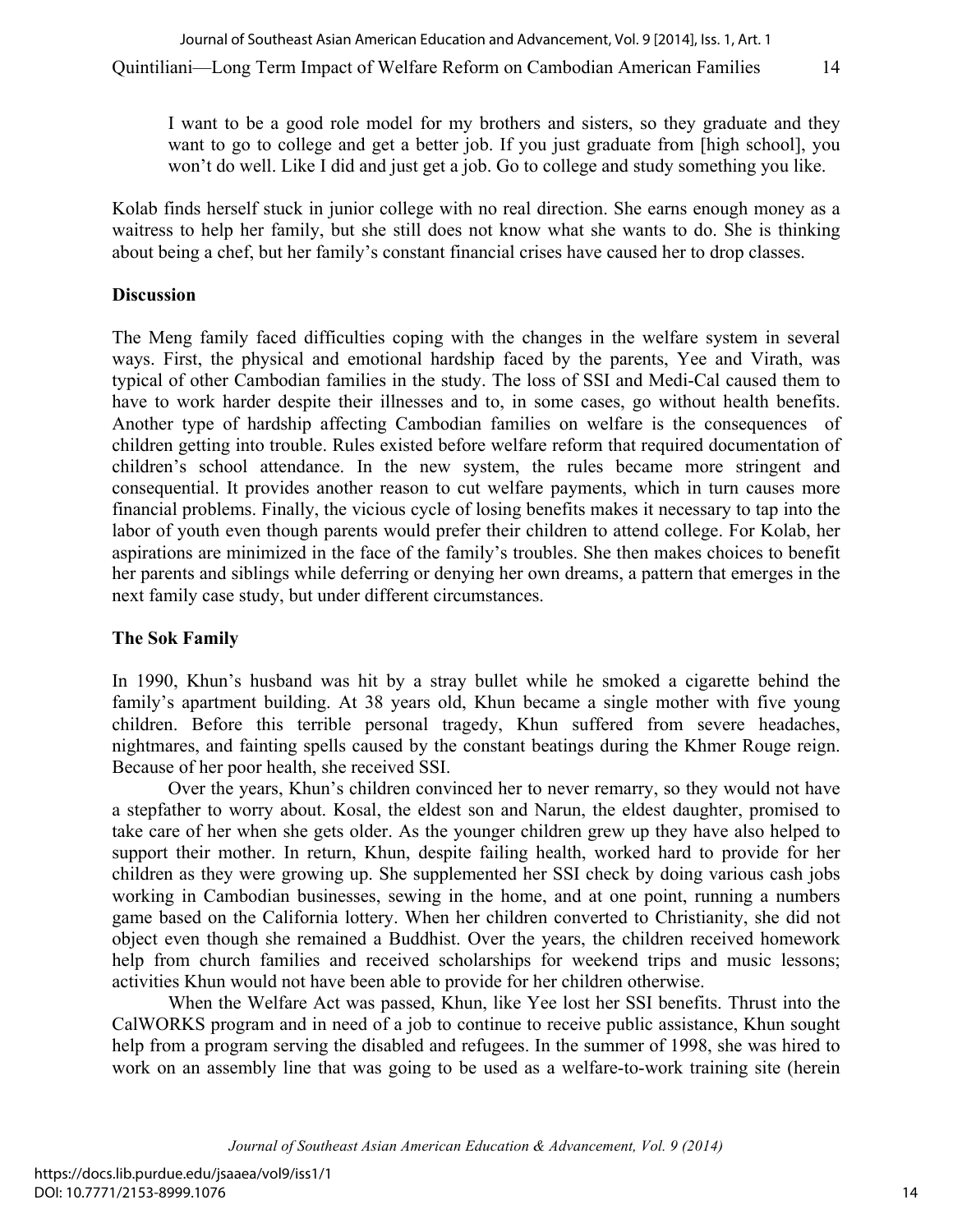referred to as Project Hope). The first year at Project Hope, Khun was paid by the piece. She describes the work and pressure she felt to complete a task:

Sometimes at my work, I have to fill each box with 100 nails. You know how long it takes to count 100 nails! Each filled box I'm paid one cent, so I made between \$4 to \$5 a day. Sometimes I package plates in boxes and sometimes I wrap things. There are many kinds of things that I put in packages. It's hard for me to talk about my work.

Although Khun's work at Project Hope counted toward her work requirements, the program exploited vulnerable immigrant women's labor for profit under the guise of being a training program. Khun did not complain about the work conditions or the low compensation, since the alternative was entering the regular labor market, which she feared even more.

When Project Hope became an official welfare-to-work training site, Khun received a regular salary of \$5.75 per hour. However, health problems started to affect her ability to function and she needed to take time off:

My arm hurts again and I lost six pounds at work. My doctor is worried about my condition. He is afraid I may collapse at work. I don't know. I keep having dizzy spells and I keep losing weight. And I lost my appetite.

Khun acknowledges that the only reason she is able to keep her job at Project Hope is because of the flexible hours and work conditions:

If I had to work at other places, I don't think I would be able to work many hours. At Project Hope, people do understand my medical condition. If I'm not feeling well, they put me to work on an easy job like labeling on packages or boxes where I can sit down to work.

Since Project Hope was designed with disabled and non-English speaking clients in mind, Khun is able to fulfill work requirements and continue to support her children. Unfortunately, after working for over three years at Project Hope, Khun—as well as many other women in the program were—laid off. The program became a temporary training facility and long term clients like Khun were told "you have all the skills you need to find a job." On the contrary, Khun needed Project Hope to survive, because her health conditions prevent her from being able to work a regular job.

Much of the financial and emotional pressure in the family after Khun loses her job falls on Kosal and Narun, the two eldest children in the family. The Sok family's difficulties come at a critical time for Kosal and Narun. As a senior and junior in high school respectively they are making critical decisions about their educational and work goals. It is also at the same time that Khun gets a portion of the welfare grant discontinued for not meeting work requirements. Kosal receives a call from a welfare caseworker:

They called me in and told me that they will continue to give us cash until I graduate [from high school] in June. I was thinking that they were supposed to help you until you're 25. But no, they said they're cutting me off at 18. I don't understand.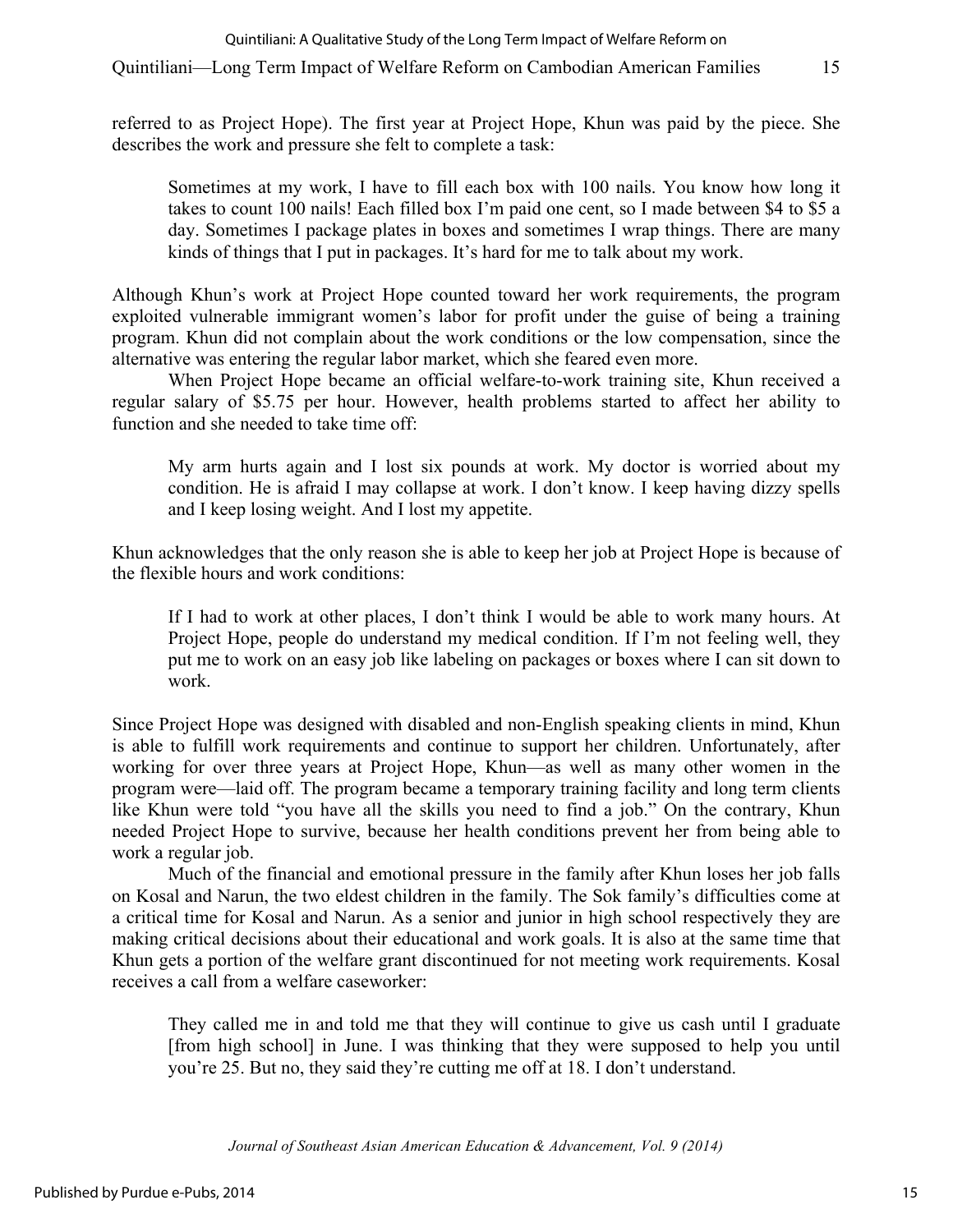The welfare caseworker fails to tell Kosal that he and his siblings can continue to receive public assistance if they attend college full time. Instead the caseworker makes it clear that he can no longer count on public assistance implying he must find a job to help support the family. When Kosal and Narun do get jobs to help, they are further penalized for bringing in additional income for the family. Narun describes the progressive loss of welfare resources her family experienced and the limitation it places on the ability to plan for the future:

First of all, it [welfare] helped us. But second of all, they [the caseworkers] kept cutting us off. And then the doctor can't find anything wrong with mom, so you're lying. So, even though my mom was sick, it didn't matter. So they cut off her SSI. And then they [learned] my brother is working and I was working. We brought income to the family, so they cut us off more. And I'm like, "Okay. What are you guys doing?" It's just weird. And the policy, they help, but then again, not really.

Being subject to digressive welfare rules frustrates these youth and makes it difficult to fulfill their goals and help support their families.

Kosal as the oldest in the family feels tremendous pressure to support the family especially after the conversation with the caseworker. Before he finishes high school Kosal enlists in the army instead of attending college as planned, a decision his mother and sisters objected to. Khun explain her son's decision this way: "I'm worried about him going into the military. Maybe he doesn't feel confident in knowing what career he can do. Maybe he's feeling he wants to make sure his mother is going to be okay." Once he receives his monthly stipend from the army, Kosal sends \$200-300 every month to his mother and sisters.

When Kosal leaves, Narun must assume more responsibility for the day-to-day functioning of the family. Since Khun regularly passes out, Narun balances her studies and her job at a fast food restaurant with family chores, taking care of her three younger sisters and getting Khun to doctor appointments. She is also tacitly expected to help pay for her younger sister's extracurricular activities. Lina, the youngest and the academic superstar in the family, is a cheerleader and musician. Narun expresses her discontent with supporting Lina while she works and tries to finish high school:

How she going to be in all these, what you call it, clubs? She thinks that we're going to just support her. I'll support you all right, but you can't be getting everything you want. I told her you gonna get yourself a job at sixteen or seventeen. You're going to learn to deal with people and take those rude customers. I told her, "How you expect to buy your letterman jacket, your ring?" We have to buy everything. I didn't even get my senior ring. I don't have any money.

Narun expresses a common feeling among youth in this study. They feel an obligation to be good role models for their younger siblings by choosing the right path. However, the pressure to fulfill these family obligations has become more difficult with changes in the financial circumstances of their parents. It is more difficult to balance personal aspirations with the need to work to help support their parents and siblings. For Narun, the pressure became too great and she dropped out of high school her last semester so she could work more hours at a fast food restaurant. In reality, she is despondent about her future. She confides she dreams of being a photographer, a career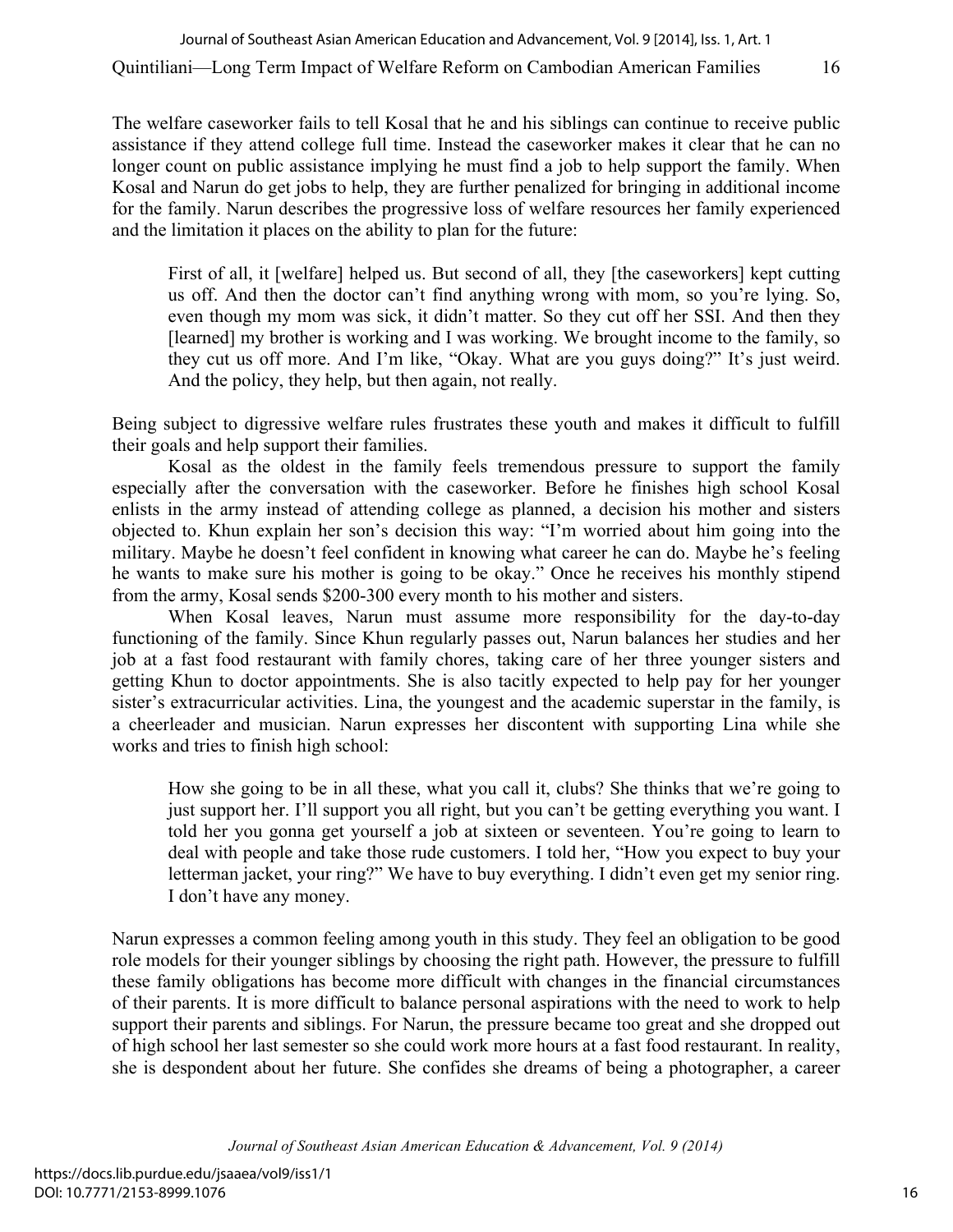she believes her family would consider too impractical and costly to pursue. Unfortunately, she is not able to pursue any career without a high school diploma.

By 2003, the Sok family's circumstances change somewhat for the better. Khun is able to qualify for The Cash Assistance Program for Immigrants (CAPI), a State of California financial assistance program for aged or disabled legal immigrant who was previously denied SSI under federal law. The Sok family also qualified for a Section 8 Housing voucher. Even with these positive financial shifts in the family, the work and educational trajectories of Khun's children had been altered. Lina, the "A" student, with the greatest potential to attend a four year university is floundering at a junior college. She decided in high school to pursue culinary arts, a program she did not finish:

The thing is that I needed a stress reliever when I was in high school, because I was not sure about what I was going to do and I was just working. I found out about ROP [Regional Occupational Program] program at school. The ROP program you have to pay for it if you're not in high school. So I was like looking around at all the stuff and I saw culinary arts and I like to cook because whenever there was a big party my mom's friends always called me over. And I used to help make the food. So I took the culinary arts program in the ROP program for almost a full year and then I got sick so I couldn't finish it.

Lina continues to pursue her dream of becoming a chef at the junior college, but she is often distracted by family financial problems and with taking care of her mother:

Its hard because my mom doesn't speak English and she can't work. She's always had these [health] problems where she can't work because her body's not functioning right. I think it's kind of strained the family, because we have to work you know work just to keep afloat and it's kind of clashes with school.

Lina acknowledges the effect her mother's health has had on them and the ability to attain higher education.

## **Discussion**

The five Sok children have stayed out of trouble and tried to fulfill their family obligations. They had the potential and the grades for higher education, but could not afford pursuing personal goals in the face of dire financial circumstances and their mother's health problems. Narun eventually received her GED (General Education Development) or high school equivalency. However, like all the youth in this study, none of the Sok children have graduated from a 4-year university or entered a career that has helped the family move out of poverty with the exception of Kosal who is in the military. This option would not be available to all the other boys in the study, since they had difficulties in school with truancy and with academics overall.

Although growing up in a single parent family, the Sok children are not disadvantaged by the structure of their family. Instead, they are disadvantaged by the welfare program changes that penalize refugees who suffer health conditions and who have few skills to allow them to find viable jobs and rules about income levels of youth in the family. Their limited choices cause tensions within the family even though a strong sense of family obligation can lead to greater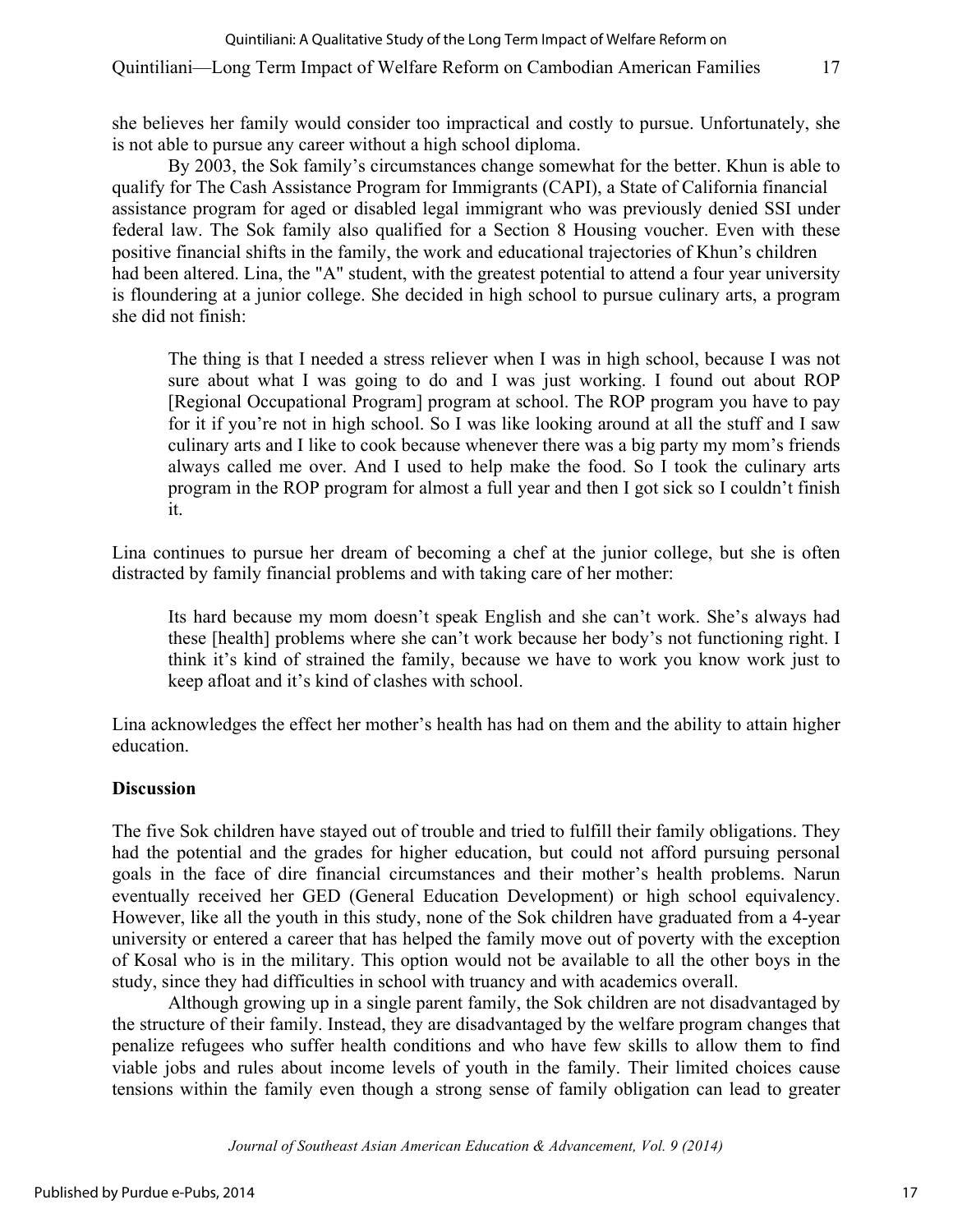aspirations (Gibson & Weisner, 2002). In the current welfare system, Cambodian youth's "carrying capacity" exceeds their ability to balance family, work, and school obligations (Burnham, 2001). A strong sense of parental and sibling obligation may be misinterpreted as a cultural deficit (Gennetian, Duncan, Knox, et al., 2004, 2000), but this is because the actions of youth are viewed outside the logic and meaning of family survival strategies that have been threatened by policies that disadvantage poor youth. The loss of public assistance to their families contributes to their decision to take low wage jobs rather than toward educational opportunities, which would increase their social mobility but would not address the immediate needs of their family members.

#### **Looking Forward in the Post-Welfare Era**

Since this study ended, the U.S. has experienced one of the worst economic downturns since the Great Depression. In response, Congress passed The American Recovery and Reinvestment Act of 2009 to create a new TANF emergency fund to assist states in expanding services during the recession, offering a trifling of resources for a growing number of new and recurrent needy families. The TANF block grant program was scheduled for Congressional reauthorization in 2010. Instead, Congress has extended the TANF block grant each year since then with no plans to consider the future of needy families in this country. These tentative Congressional actions leave states and counties in a difficult position to meet the needs of poor and vulnerable families—such as Cambodians—in an uncertain economy.

The purpose of this study was to explore the impact of Welfare Reform in first generation Cambodian families and how the youth coming of age were impacted by this policy change. The research findings and family case histories presented in this article illustrate the shared struggle of Cambodian family members in poverty and the significant challenges second generation Cambodian Americans face in the current economy and welfare policy context. Growing up within the constraints of welfare policies that systematically undercut their family survival strategies made it difficult for all the youth in this study to achieve higher education goals.

The families that fared slightly better economically during and after Welfare Reform were the ones that received various forms of public assistance and had older children that worked. However, much of the gains from accessing new streams of public assistance were counterbalanced by other cuts in benefits when older youth aged-out of the system or if one of the children got into trouble in school. The constant cycle of economic uncertainty made it difficult for the family to save money or plan for the future. This created the unintended consequence of relying more and more on their children, mainly the girls, for support even though parents wanted them to finish school and get good jobs.

Research findings emanating from this study provide critical background on how constant economic insecurity operate within the context of family daily routines and obligations (e.g., parental and sibling) in Cambodian families. This study contextualizes lingering questions about persistent poverty in the Cambodian community; the need for greater educational attainment among the next generation; and the development of work opportunities that address the unique circumstances of genocide survivors.

Looking forward, I would like to highlight how the findings from this study can inform future research and programs in Cambodian American and other Southeast Asian communities.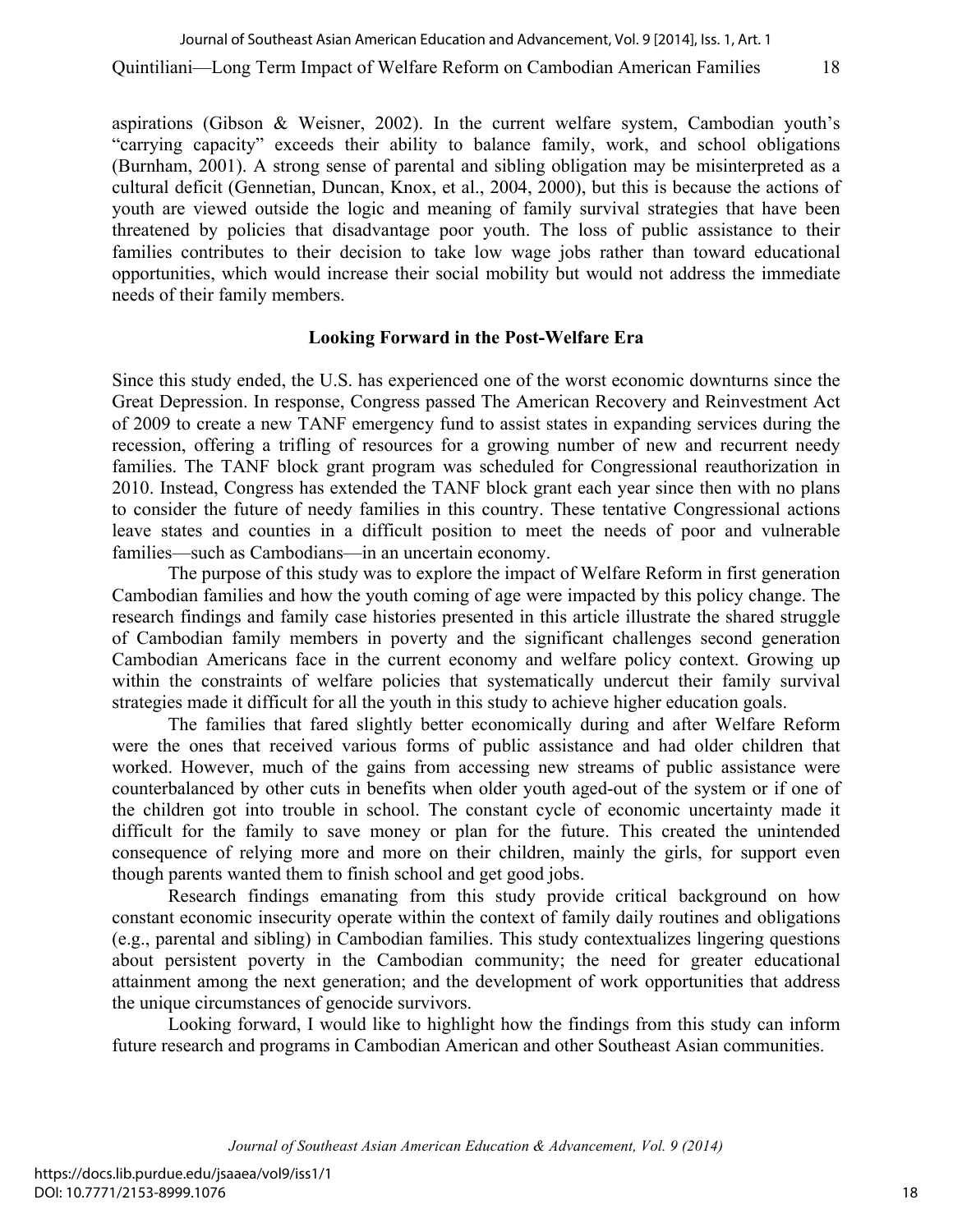## Quintiliani—Long Term Impact of Welfare Reform on Cambodian American Families 19 Quintiliani: A Qualitative Study of the Long Term Impact of Welfare Reform on

- 1. *Studying issues of poverty and welfare usage requires a change in perception*. The U.S. economy is unstable and enters periods of decline that disproportionately impact those already on the economic margins with less education and few job skills (Brenner, 1998; Piven, 2001). During the course of this study, Cambodian youth expressed shame about welfare and their families' economic status, reflecting the broader society's stereotypes. This may prevent youth from seeking assistance or guidance on how to enter college or manage work and school. Social service providers need to know the realities of living in poverty and the constant uncertainty faced by parents and youth. In order to advocate for and to serve the most vulnerable families requires an understanding of the role of welfare as a survival strategy in families.
- 2. *Seek to understand family survival strategies within the context of current economic and policy context*. As this study illustrates, Cambodian families rely upon the financial and emotional contributions of both the older and younger generation to enable the social and economic well-being of the family. Family survival strategies are creative mechanisms to achieve culturally valued goals, including the attainment of higher education. By understanding family survival strategies, rather than narrowly focusing on the individual welfare recipient, the meaning and purpose of welfare can be further studied in Cambodian families and in other Southeast Asian communities. Programs need to contextualize and address the shared struggle across the generations especially in the poorest families. Youth programs should recognize that despite intergenerational conflicts, parents and children often work together to ensure economic security. Parental and sibling obligation can lead to a sense of responsibility and inspire achievement; however these relationships have been portrayed as a potential detriment to individual achievement (Gennetian, Duncan, Knox, et al., 2004).
- 3. *Understand gender and generational differences in family roles and expectations*. Each Southeast Asian culture has undergone tremendous change since coming to the U.S. and this has impacted gender and generational roles and responsibilities within the family. This study shows the long term impact of first generation Cambodians' health and mental health status due to war trauma. Their past trauma must be viewed within the context of current issues surrounding economic and social struggles in poverty. Studies suggest that Cambodian girls and boys experience different barriers to achieving higher education and work opportunities (Chhuon, Hudley, Brenner, & Macias, 2010). Girls and boys have different experiences in their neighborhoods and in the educational system that impact their possible futures. This study also suggests that gender roles are linked to sibling relationships and obligations that requires further study to fully appreciate how it may impact life trajectories (cf. Smith-Hefner, 1999).
- 4. *Longitudinal qualitative research and future research*. The findings discussed in this article provide an in-depth view of the everyday struggles of Cambodian families on welfare. The longitudinal qualitative research strategy provides critical information about the intersections between policy change processes and family-level impacts seldom revealed in statistical analysis. The limitations of this approach are the small number of families that can be studied at any given time and thus the inability to generalize the findings. However, understanding the role of public assistance as an economic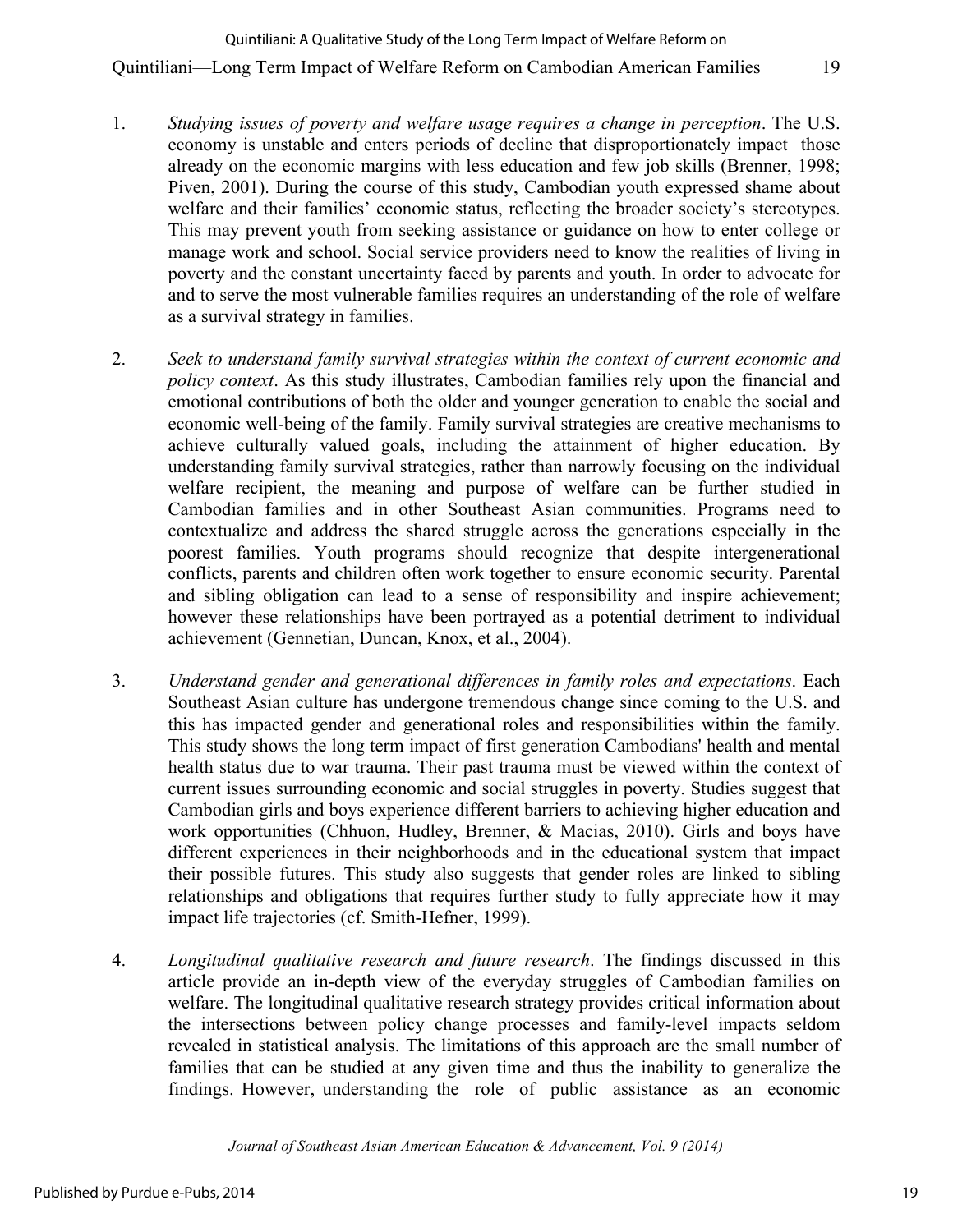buffer for families can lead to better interventions with youth and families at the program and educational level. Additional research is needed to identify if the lower attainment of higher education in Cambodian communities (as well as in Laotian and Hmong communities) can be traced to the poorest members of these communities (cf. Sakamoto  $\&$  Woo, 2007). If this is the case, as findings from this study suggest, then better advocacy for immigrants and refugees can emphasize how public resources enable children's success. However, these findings need to be contextualized within the varied experiences and challenges faced by different Southeast Asian groups.

### **References**

- Alba, R., & Nee, V. (2003). *Remaking the American mainstream: Assimilation and contemporary immigration*. Cambridge, UK: Harvard University Press.
- Becker, E. (1998). *When the war was over: Cambodians and the Khmer Rouge revolution*. New York, NY: Public Affairs.
- Becker, G., Beyene, Y., & Ken, P. (2000). Health, welfare reform, and narratives of uncertainty among Cambodian refugees. *Culture, Medicine and Psychiatry, 24*, 139-163.
- Bernard, H. R. (2000). *Social research methods: Qualitative and quantitative approaches.* Thousand Oaks, CA: Sage.
- Blair, R. G. (2000). Risk factors associated with PTSD and major depression among Cambodian refugees in Utah. *Health and Social Work*, *25*(1), 23-30.
- Brenner, R. (1998). The economics of global turbulence. *New Left Review, 229*, 1-265.
- Burnham, L. (2001). Welfare reform, family hardship, and women of color. *The ANNALS of the American Academy of Political and Social Science, 577*, 38-48.
- Chan, S. (2004). *Survivors: Cambodian refugees in the United States.* Chicago, IL: University of Illinois Press.
- Chandler, D. P. (1991). *The tragedy of Cambodian history: Politics, war, and revolution since 1945*. New Haven, CT: Yale University Press.
- Cheng, L. H., & Yang, P. Q. (1996). Asians: The "model minority" deconstructed. In R. Waldinger & M. Bozorgmehr (Eds.), *Ethnic Los Angeles* (pp. 305-344). New York, NY: Russell Sage Foundation.
- Chhuon, V., Hudley, C., Brenner, M. E., & Macias, R. (2010). The multiple worlds of successful Cambodian American students. *Urban Education*, *45*(1), 30-57.
- Edin, K., & Lein, L. (1997). *Making ends meet: How single mothers survive welfare and low wage work*. New York, NY: The Russell Sage Foundation.
- Fetterman, D. M. (1998). *Ethnography: Step by step* (2nd ed.). Thousand Oaks, CA: Sage.
- Fix, M. E., & Zimmerman, W. (1997). Immigrant families and public policy: A deepening divide. In A. Booth, A. C. Crouter, & N. Landale (Eds.), *Immigration and the family: Research and policy on U.S. immigrants* (pp. 237-262). Mahwah, NJ: Lawrence Erlbaum Associates Publishers.
- Fix, M. E., Capps, R., & Kaushal, N. (2009). Immigrants and welfare: Overview. In M. E. Fix (Ed.), *Immigrants and Welfare: The impact of welfare reform on America's newcomers* (pp. 1-36). New York, NY: Russell Sage Foundation.
- Fujiwara, L. H. (1999). Asian immigrant communities and the racial politics of welfare reform. In G. Mink (Ed.), *Whose welfare?* (pp. 100-131). New York, NY: Cornell University Press.

*Journal of Southeast Asian American Education & Advancement, Vol. 9 (2014)*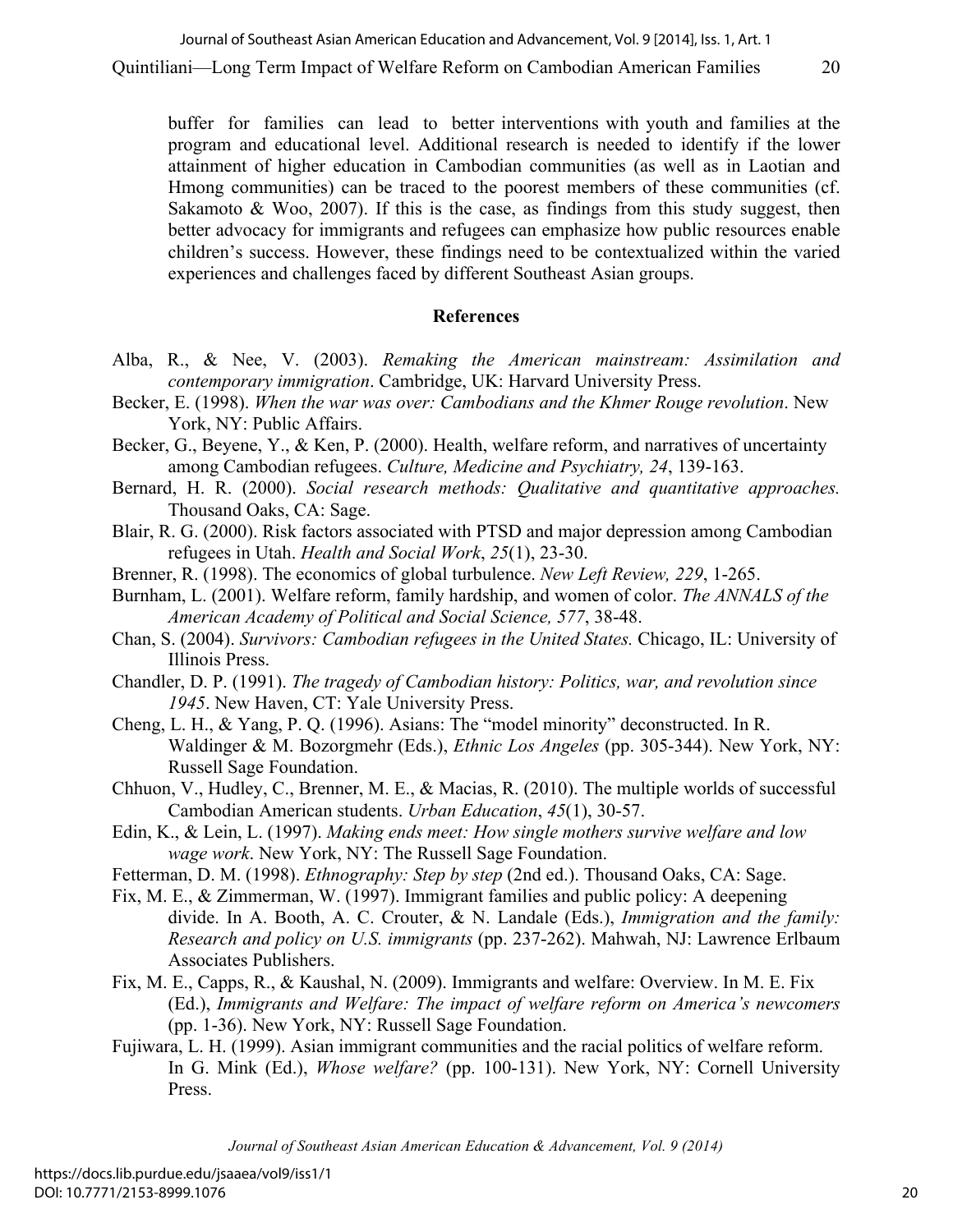- Fujiwara, L. H. (2005). Immigrant rights are human rights: The reframing of immigrant entitlement and welfare. *Social Problems, 52*(1), 79-101.
- Fuligni, A., & Yoshikawa, H. (2004). Investments in children among immigrant families. In A. Kalil & T. DeLeire (Eds.), *Family investments in children's potential: Resources and parenting behaviors that promote success* (pp. 135-158)*.* Mahwah, NJ: Lawrence Erlbaum Associates Publishers.
- Gans, H. (1992). Second generation decline: Scenarios for the economic and ethnic futures of post-1965 American immigrants. *Ethnic and Racial Studies*, *15*, 173-192.
- Gennetian, L. A., Duncan, G. J., Knox, V. W., Vargas, W.G., Clark-Kauffman, E., & London, A. S. (2000). *How welfare and work policies for parents affect adolescents: A synthesis of research*. New York, NY: Manpower Demonstration Research Corporation.
- Gennetian, L. A., Duncan, G. J., Knox, V. W., Vargas, W. G., Clark-Kauffman, E., & London, A. S. (2004). How welfare policies affect adolescents' school outcomes: A synthesis of evidence from experimental studies. *Journal of Research on Adolescence*, *14*(4), 399-423.
- Gibson, C. M., & Weisner, T. S. (2002). "Rational" and ecocultural circumstances of program take-up among low-income working parents. *Human Organization, 61*(2), 154-166.
- Greenberg, M. (2001). Welfare reform and devolution. *Brookings Review, 19*, 20-24.
- Greenberg, M., Levin-Epstein, J., Hutson, R., Ooms, T., Schumacher, R., Turesky, V., & Engstrom, D. (2000). *Welfare reauthorization: An early guide to the issues*. Washington, DC: Center for Law and Social Policy.
- Hein, J. (2006). *Ethnic origins: The adaptation of Cambodian and Hmong refugees in four American cities*. New York, NY: Russell Sage Foundation.
- Hoeffel, E. M., Rastogi, S., Kim, M. O., & Shahid, H. (2012). The Asian Population: 2010. Washington, DC: U.S. Census Bureau.
- Horton, J., & Shaw, L. (2002). Opportunity, control and resistance: Living welfare reform in Los Angeles County. In F. F. Piven, J. Acker, M. Hallock, & S. Morgen (Eds.), In *Work, welfare and politics: Confronting poverty in the wake of welfare reform* (pp. 197- 212). Eugene, OR: University of Oregon Press.
- Kibria, N. (1993). *Family tightrope: The changing lives of Vietnamese Americans*. Princeton, NJ: Princeton University Press.
- Kiernan, B. (1996). *The Pol Pot regime: Race, power, and genocide in Cambodia under the Khmer Rouge 1975-1979.* New Haven, CT: Yale University Press.
- Kinzie, J. D., & Frederickson, R. H. (1984). Post-traumatic stress disorder among survivors of Cambodian concentration camps. *American Journal of Psychiatry*, *141*(5), 645-650.
- Lofland, J., & Lofland, L. (1984). *Analyzing social settings: A guide to qualitative observation* (2nd ed.). Belmont, CA: Wadsworth.
- Macartney, S., Bishaw, A., & Fontenor, K. (2013). *Poverty rates for selected detailed race and Hispanic groups by state and place: 2007-2011*. Washington, DC: U.S. Census Bureau American Community Survey Briefs.
- Marchevsky, A., & Theoharis, J. (2006). *Not working. Latina immigrants, low wage jobs, and the failure of welfare reform*. New York, NY: New York University Press.
- Marshall, G. N., Schell, T. L., Elliott, M. N., Berthold, S. M., & Chun, C. A. (2005). Mental health of Cambodian refugees 2 decades after resettlement in the United States. *Journal of the American Medical Association*, *294*, 571-579.
- Mautino, K. S. (2000). Welfare reform: An update. *Journal of Immigrant Health*, *2*(1),1-5.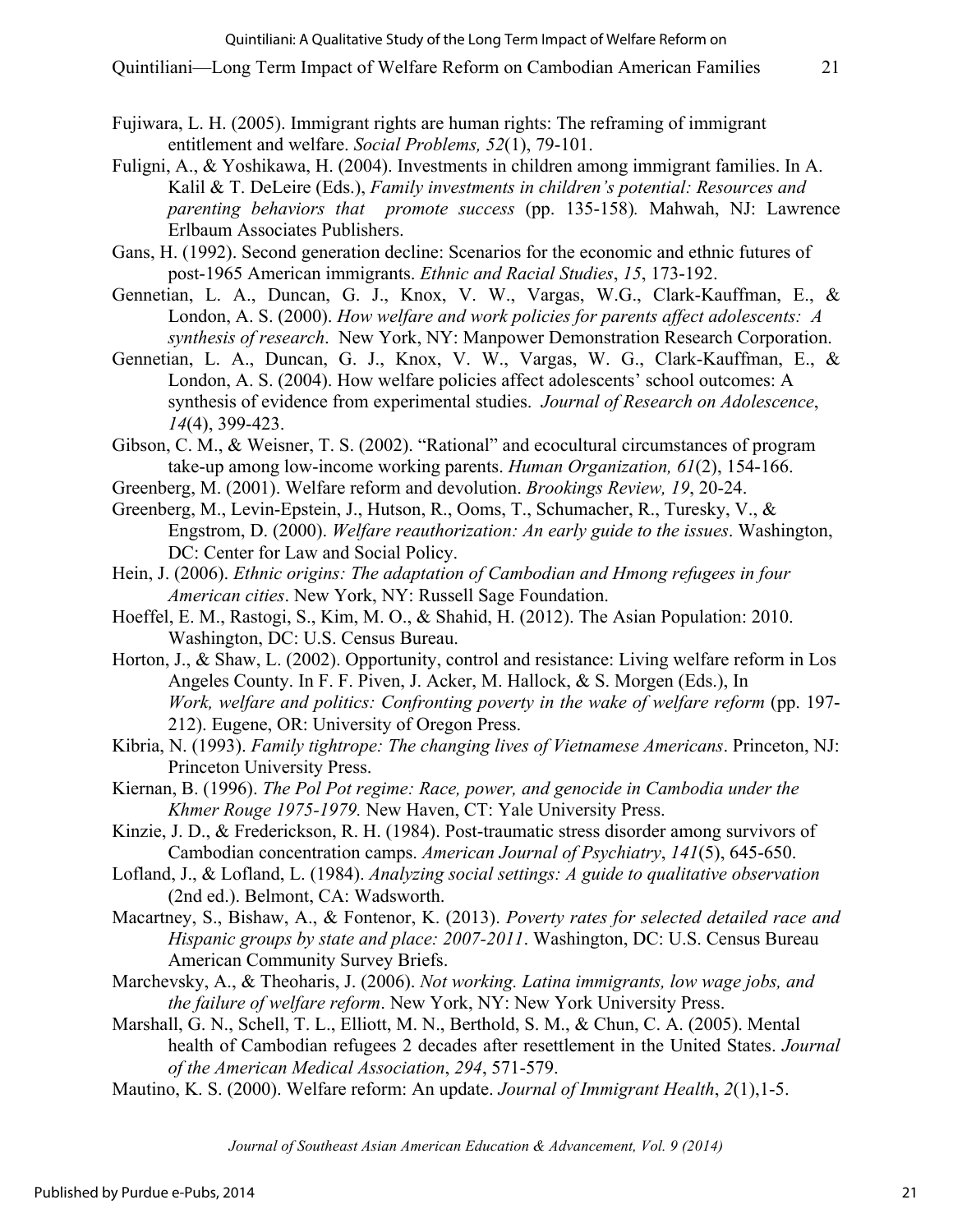Quintiliani—Long Term Impact of Welfare Reform on Cambodian American Families 22

- Mollica, R. F., Wyshak, G., Lavelle, J. (1990). Assessing symptom change in Southeast Asian refugee survivors of mass violence and torture. *American Journal of Psychiatry*, *147*(1), 83-88.
- Needham, S., & Quintiliani, K. (2007). Cambodians in Long Beach, California: The making of a community. *Journal of Immigrant and Refugee Studies*, *5*(1), 29-53.
- Newman, K. S. (1999). *No shame in my game: The working poor in the inner city*. New York, NY: Alfred A. Knopf and Russell Sage Foundation.
- Newman, K. S. (2001). Hard times on 125th street: Harlem's poor confront welfare reform. *American Anthropologist, 103*(3), 762-*7*78.
- Ng, D. (2004). Welfare reform in Santa Clara County: The experiences of Mexican and Vietnamese immigrant women. In P. Kretsedemas & A. Aparicio (Eds.), *Immigrants, Welfare Reform, and the poverty of policy* (pp. 159-186). Westport, CT: Praeger.
- Ng, D. (2002). From war on poverty to war on welfare: The impact of welfare reform on the lives of immigrant women. In F. F. Piven, J. Acker, M. Hallock, & S. Morgen (Eds.). *Work, welfare and politics: Confronting poverty in the wake of welfare reform* (pp. 277- 288)*.* Eugene, OR: University of Oregon Press.
- Niedzwiecki, M., & Duong, T. C. (2004). *Southeast Asian American statistical profile*. Washington, DC: Southeast Asia Resource Action Center (SEARAC).
- O'Connor, A. (2001). *Poverty knowledge: Social science, social policy, and the poor in twentieth-century U.S. history*. Princeton, NJ: Princeton University Press.
- Ong, A. (2003). *Buddha is hiding*. London, UK: University of California, Ltd.
- Ong, P., & Blumenberg, E. (1994). Welfare and work among Southeast Asians. In P. Ong (Ed.), *The state of Asian pacific America: Economic diversity, issues, and policies: a public policy report* (pp. 113-138). Los Angeles, CA: LEAP Asian Pacific American Public Policy Institute and UCLA Asian American Studies Department.
- Palumbo-Liu, D. (1999). *Asian/American: Historical crossings of a racial frontier*. Stanford, CA: Stanford University Press.
- Portes, A., & Borocz, J. (1989). Contemporary immigration: Theoretical perspectives on its determinants and modes of incorporation. *International Migration Review*, *23*(3), 606- 630.
- Portes, A., & Rumbaut, R. (1996). *Immigrant America: A portrait* (2nd ed.). Berkeley, CA: University of California Press.
- Piven, F. F. (2001). Welfare reform and the economic and cultural reconstruction of low wage labor markets. In J. Goode & J. Maskovsky (Eds.). *The new poverty studies: The ethnography of power, politics and impoverished people in the United States* (pp. 135- 151). New York, NY: New York University Press.
- Quint, J., Edin, K., Buck, M. L., Fink, B., Padilla, Y. C., Simmons-Hewitt, O., & Valmont, M. E. (1999). Big cities and welfare reform: Early implementation and ethnographic findings from the project on devolution and urban change. New York, NY: Manpower Demonstration Research Corporation.
- Quintiliani, K. (2009). Cambodian refugee families in the shadows of welfare reform. *Journal of Immigrant and Refugee Studies*, *7*, 129-158.
- Quintiliani, K. (2003). *From streets of gold to streets of struggle: Khmer families and the social and economic consequences of welfare reform*. (Unpublished doctoral dissertation). University of California, Los Angeles.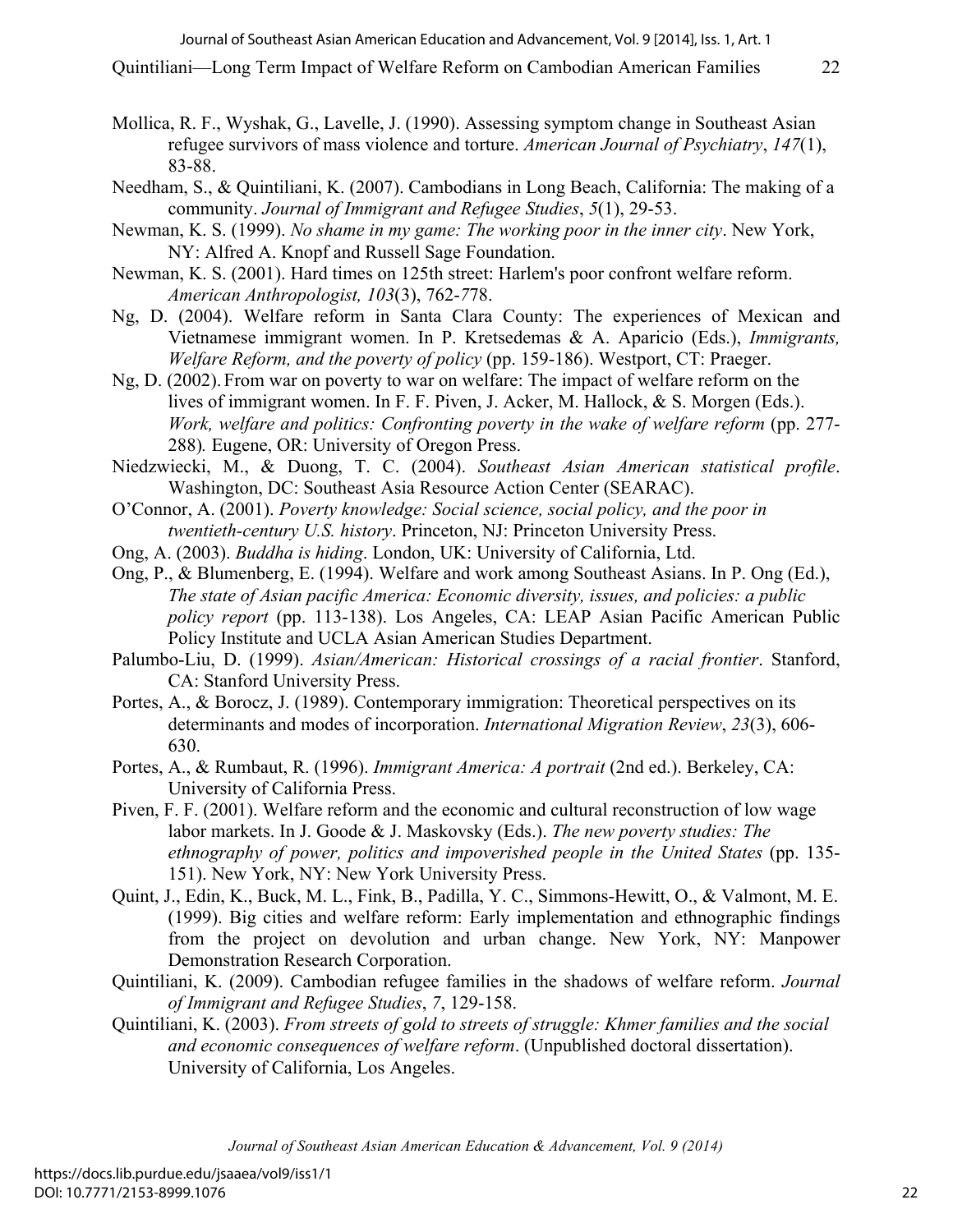- Rumbaut, R. G. (2006). Vietnamese, Laotian and Cambodian Americans. In P. G. Min (Ed.), *Asian Americans: Contemporary trends and issues* (2nd ed., pp. 262-289). Thousand Oaks, CA: Sage Publications.
- Rumbaut, R. G. (1996). A legacy of war: Refugees from Vietnam, Laos, and Cambodia. In S. Pedraza & R. Rumbaut (Eds.), *Origins and destinies: Immigration, race, and ethnicity in America* (pp. 315-333). London, UK: Wadsworth.
- Sakamoto, A., & Woo, H. (2007). The socioeconomic attainments of second-generation Cambodian, Hmong, Laotian, and Vietnamese Americans. *Sociological Inquiry*, *77*(1), 44-75.
- Schneider, J. (2000). Pathways to opportunity: The role of race, social networks, institutions and neighborhood in career and educational paths for people on welfare. *Human Organization, 59*(1), 72-85
- Sharff, J. W. (1998). *King Kong on 4th street: Families and the violence of poverty on the lower east side*. Boulder, CO: Westview Press.
- Shields, J. (2004). No safe haven: Work, welfare, and the growth of immigrant exclusion. In P. Kretsedemas & A. Aparicio (Eds.), *Immigrants, welfare reform, and the poverty of policy* (pp. 35-62).Westport, CT: Praeger.
- Singer, A. (2004). Welfare reform and immigrants: A policy review. In P. Kretsedemas & A. Aparicio (Eds.), *Immigrants, welfare reform, and the poverty of policy* (pp. 21-34). Westport, CT: Praeger.
- Smith-Hefner, N. (1999). *Khmer American: Identity and moral education in a diasporic community.* Berkeley, CA: University of California Press.
- Spradley, J. P. (1980). *Participant observation*. London, UK: Wadsworth/Thomson Learning.
- Southeast Asia Resource Action Center. (2011). *Statistics on Southeast Asians adapted from the American Community Survey*. Washington DC: SEARAC.
- Stake, R. E. (2003). Case studies. In N. K. Denzin & Y. S. Lincoln (Eds.), *Strategies of qualitative inquiry* (2nd ed., pp. 89-109). Thousand Oaks, CA: Sage Publications.
- Takei, I., & Sakamoto, A. (2011). Poverty among Asian Americans in the  $21<sup>st</sup>$  century. *Sociological Perspectives*, *54*(2), 251-276.
- Tang, E. (2000). Collateral damage: Southeast Asian poverty in the United States. *Social Text, 18*(1), 55-79.
- Toji, D., & Johnson, J. (1992). Asian and Pacific Islander American poverty: The working poor and the jobless poor. *Amerasia Journal*, *18*, 83-91.
- Truong, M. H. (2007). Welfare reform and liberal governance: Disciplining Cambodian-American bodies. *International Journal of Social Welfare, 16*, 258-268.
- U.S. Census Bureau. (2011). *2011 American Survey 1-year estimates*. Retrieved from http://factfinder2.census.gov/faces/nav/jsf/pages/index.xhtml
- U.S. Census Bureau. (2010). 2006-2010 American Community Survey Selected Population Tables. Retrieved from http://factfinder2.census.gov/faces/nav/jsf/pages/index.xhtml
- Wright, W. E., & Boun, S. Southeast Asian American education 35 years after initial resettlement: Research report and policy recommendations. *Journal of Southeast Asian American Education & Advancement*, *6*, 1-77.
- Zhou, M. (1999). Coming of age: The current situation of Asian American children. *Amerasia Journal*, *25*, 1-27.
- Zhou, M. (1997). Growing up American: The challenge confronting children of immigrants. *Annual Review of Sociology*, *23*,3-95.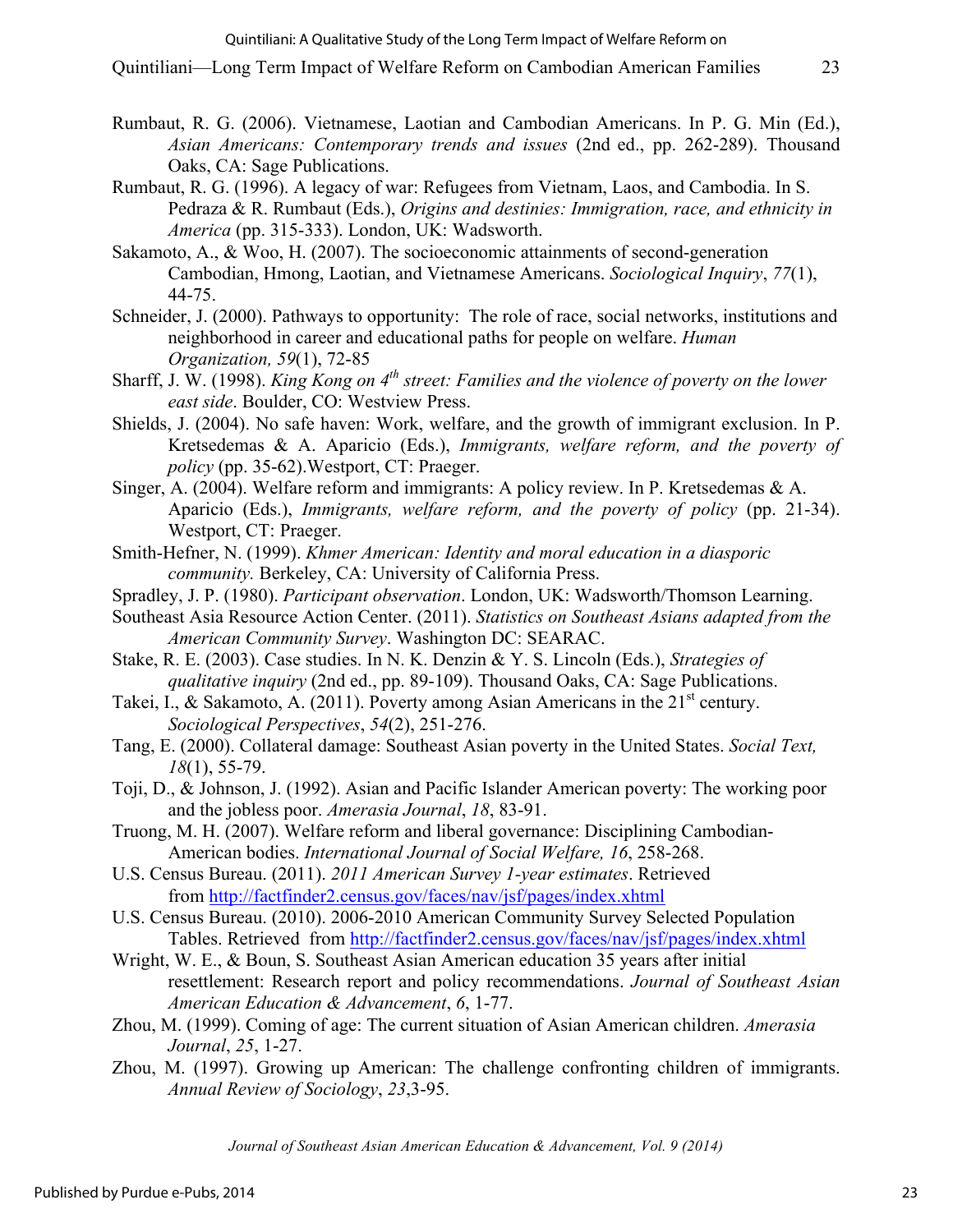Zhou, M., Lee, J., Vallejo, J.A., Tafoya-Estrada, R., & Xiong, Y. S. (2008). Success attained, deterred, and denied: Divergent pathways to social mobility in Los Angeles' new second generation. *The ANNALS of the American Academy of Political and Social Science*, *620*, 37-61.

#### **Notes**

<sup>1</sup>In addition to the participants enumerated in Table 1, a total of 109 other family members and friends were observed in the context of daily routines in these families (See Quintiliani, 2003 for further discussion about family obligations and neighborhood conditions).

#### **About the Author**



Karen Quintiliani is an Associate Professor and the Chair of the Department of Anthropology at California State University, Long Beach. She has conducted ethnographic and applied research in the Long Beach Cambodian community since 1988. She has worked as an applied anthropologist for community based organizations, specializing in developing and implementing programs focused on community health and education for Southeast Asians and their children. Her research, publications, and community engagement projects include: cultural history of the Cambodian immigrant experience; social welfare policy; gender and sexuality; refugee

and immigrant health; youth cultures; and program development and evaluation. She is the co-founder and director with Dr. Susan Needham of the Cambodian Community History & Archive Project (www.camchap.org).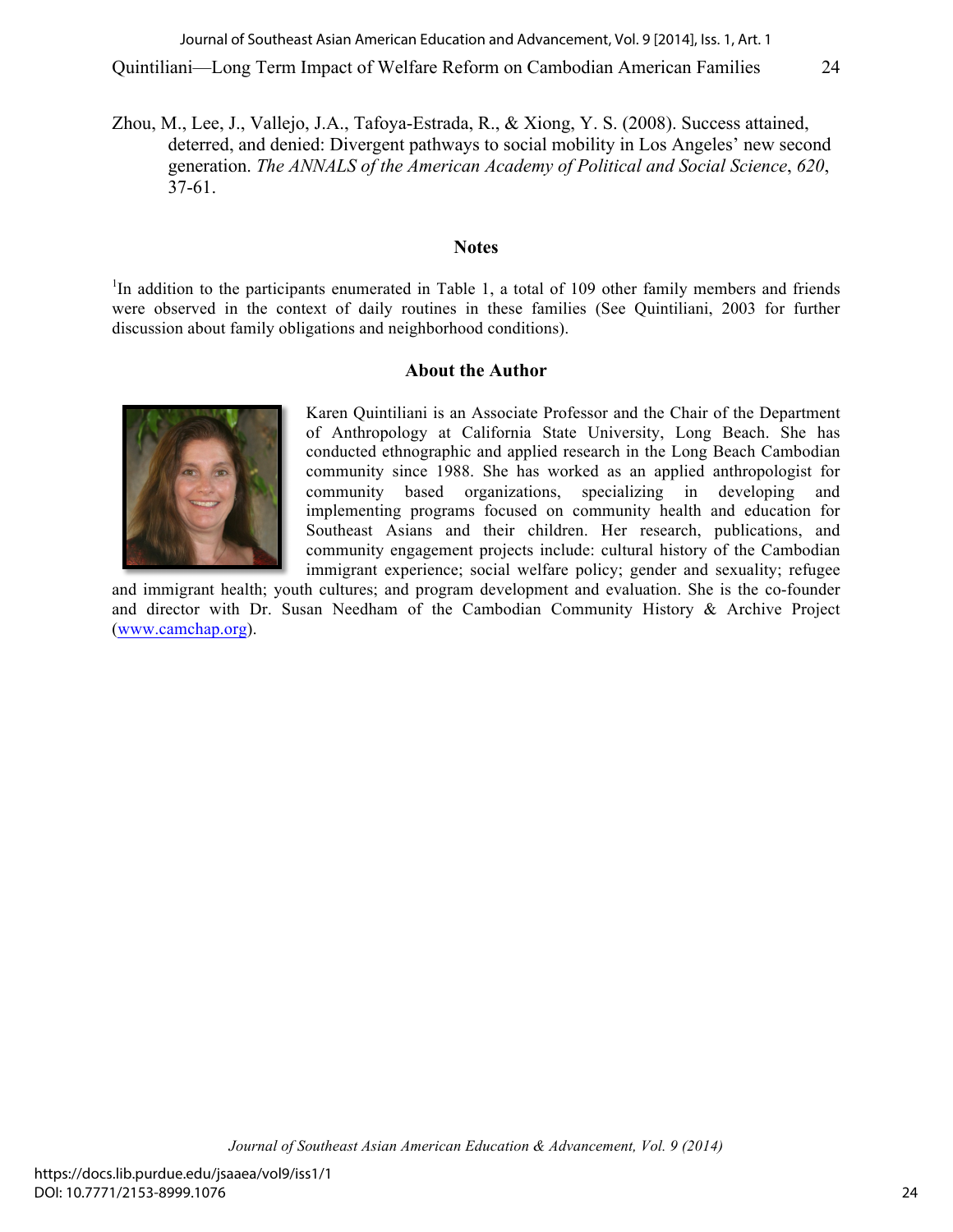

#### Volume 9 (2014) **www.JSAAEA.org**

**Editor Dr. Wayne E. Wright** *University of Texas at San Antonio*

## **Associate Editors**

**Dr. Chhany Sak-Humphry** *University of Hawaii at Manoa*

**Dr. Phitsamay Sychitkokhong Uy** *University of Massachusetts, Lowell*

## **Book Review Editor**

**Dr. Vichet Chhuon** *University of Minnesota*

### **Creative Works Editor**

**Bryan Thao Worra** *Lao Assistance Center*

## **Special Advisor**

**Gregory Green** *Curator, Echols Collection on Southeast Asia, Cornell University Library*

## **Journal Manager**

**Yeng Yang** *University of Texas at San Antonio*

## **Editorial Assistant**

**Matthew Kraft** *University of Texas at San Antonio*

*Comments and questions for the editorial staff may be directed to* jsaaea@lists.sis.utsa.edu

## **Editorial Review Board**

**Dr. Steve Arounsack** *California State University, Stanislaus*

> **Dr. Phala Chea** *Lowell Public Schools*

**Dr. Loan Dao** *University of Massachusetts, Boston*

**Dr. Changming Duan** *University of Missouri, Kansas City* **Dr. Carl L. Bankston III** *Tulane University*

**Dr. George Chigas** *University of Massachusetts, Lowell*

> **Dr. Hien Duc Do** *San Jose State University*

**Dr. Sophal Ear** *U.S. Naval Postgraduate School*

*Journal of Southeast Asian American Education & Advancement, Vol. 9 (2014)*

A peer-reviewed scholarly journal published by the National Association for the Education & Advancement of Cambodian, Laotian, and Vietnamese Americans (NAFEA)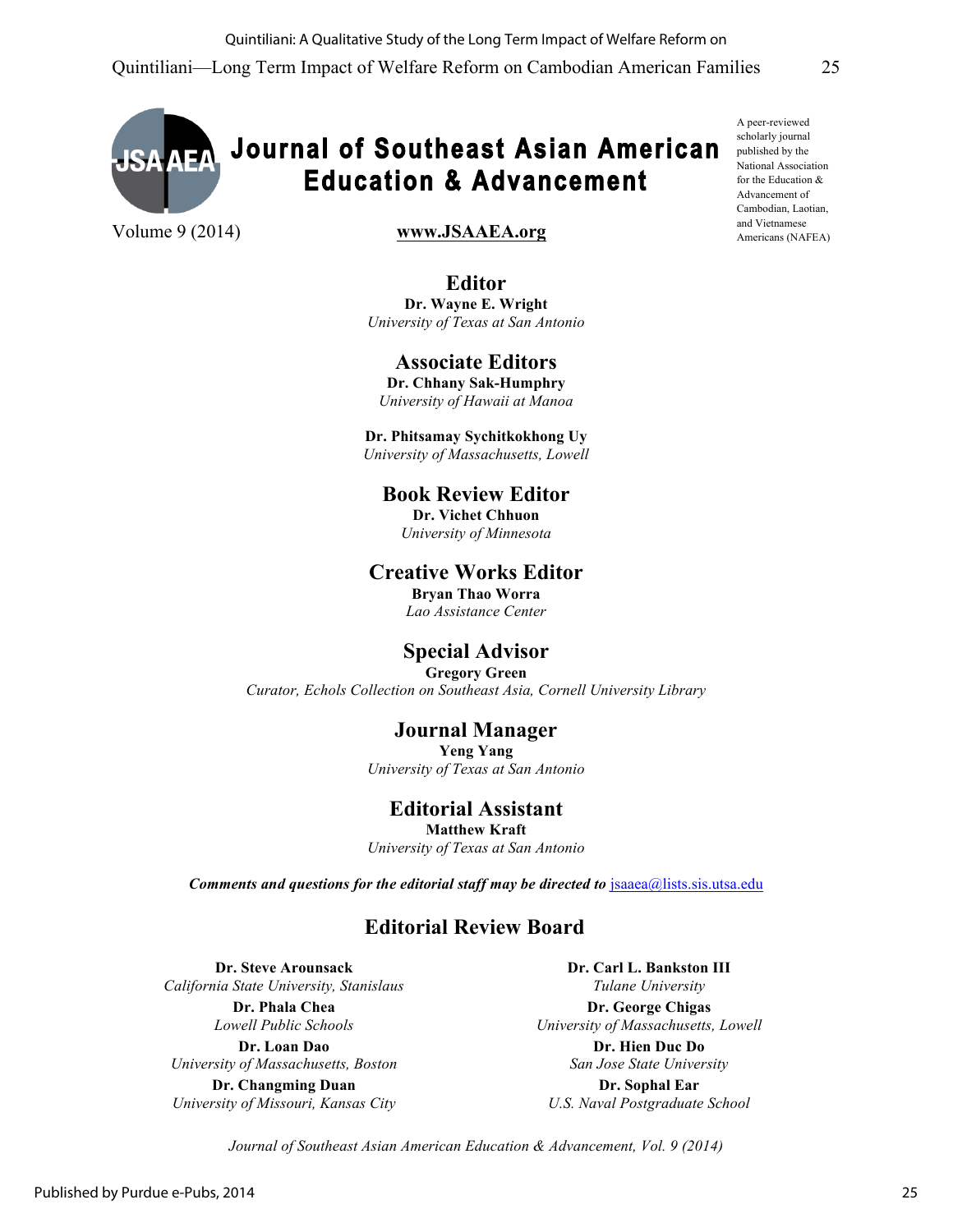**Dr. Sothy Eng** *Lehigh University* **Dr. Vincent K. Her** *University of Wisconsin, Eau Claire* **Dr. Samlong Inthaly**

*Minneapolis Public Schools* **Dr. Ketmani Kouanchao**

*Mt. San Jacinto College* **Dr. Ha Lam**

*Arizona State University*

**Dr. Stacey Lee** *University of Wisconsin, Madison*

**Dr. Sue Needham** *California State University, Dominguez Hills*

**Dr. Max Niedzwiecki** *Daylight Consulting Group* **Dr. Clara Park**

*California State University, Northridge*

**Dr. Mark Pfeifer** *SUNY Institute of Technology*

**Dr. Loan T. Phan** *University of New Hampshire*

**Dr. Karen Quintiliani** *California State University, Long Beach*

**Dr. Angela Reyes** *Hunter College, The City University of New York*

**Dr. Fay Shin** *California State University, Long Beach*

**Dr. Cathy J. Schlund-Vials** *University of Connecticut, Storrs*

**Dr. Yer J. Thao** *Portland State University* **Dr. Myluong Tran**

*San Diego State University*

**Dr. Khatharya Um** *University of California, Berkeley* **Dr. Linda Trinh Vo**

*University of California, Irvine*

**Dr. Yang Sao Xiong** *University of Wisconsin-Madison*

**Dr. Jeremy Hein** *University of Wisconsin, Eau Claire* **Dr. Nancy H. Hornberger** *University of Pennsylvania*

**Dr. Peter Nien-Chu Kiang** *University of Massachusetts, Boston*

**Dr. Kevin K. Kumashiro** *University of Illinois, Chicago*

**Dr. Jonathan H. X. Lee** *San Francisco State University*

**Dr. Monirith Ly** *Texas State University-San Marcos*

> **Dr. Bic Ngo** *University of Minnesota*

**Dr. Leakhena Nou** *California State University, Long Beach*

**Dr. Isabelle Thuy Pelaud** *San Francisco State University*

**Dr. Giang Pham** *University of Massachusetts*

**Dr. Bounlieng Phommasouvanh** *Minnesota Department of Education*

**Dr. Kalyani Rai** *University of Wisconsin, Milwaukee*

**Dr. Soveacha Ros** *Royal University of Phnom Penh*

**Dr. Nancy J. Smith-Hefner** *Boston University*

**Dr. Christine Su** *Ohio University*

**Dr. Loan Tran** *University of California, Riverside*

**Dr. Tinou Tran** *Alief Independent School District*

**Dr. Silvy Un** *Frost Lake Elementary School*

**Dr. Terrence G. Wiley** *Center for Applied Linguistics*

> **Dr. Zha Blong Xiong** *University of Minnesota*

**Dr. Kou Yang** *California State University, Stanislaus*

## **Doctoral Student Editorial Review Board**

**Sovicheth Boun** *University of Texas at San Antonio*

> **Keo Chea-Young** *University of Pennsylvania* **Dung Mao**

*University of Minnesota*

**Virak Chan** *University of Texas at San Antonio*

**Annie BichLoan Duong** *San Joaquin County Office of Education* **Peter Tan Keo** *Columbia University*

*Journal of Southeast Asian American Education & Advancement, Vol. 9 (2014)*

https://docs.lib.purdue.edu/jsaaea/vol9/iss1/1 DOI: 10.7771/2153-8999.1076